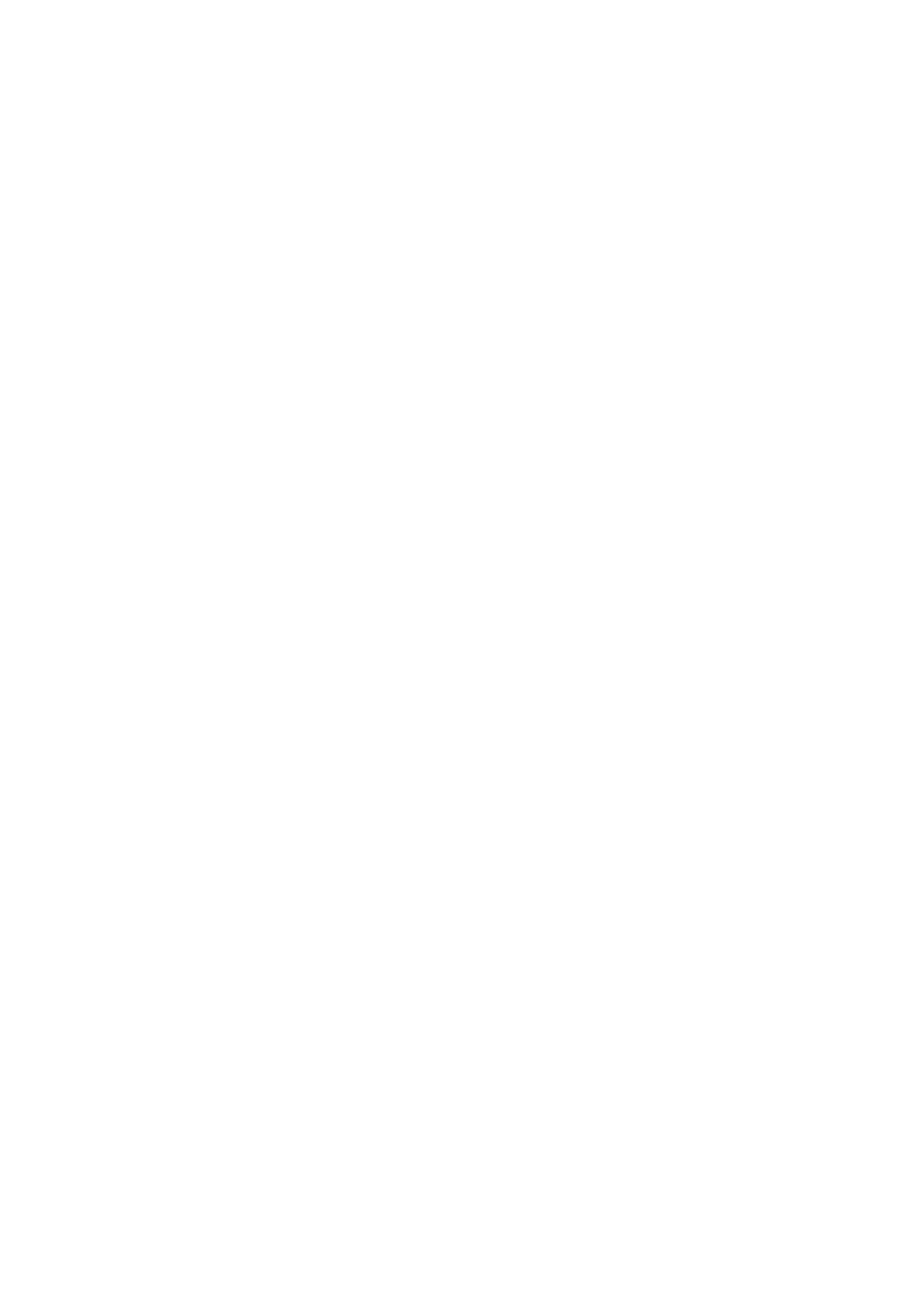Art in Motion *Current Research* 

*in Screendance* 

## Art en mouvement *recherches actuelles en ciné-danse*

Edited by

Franck Boulègue and Marisa C. Hayes

Cambridge **Scholars** Publishing

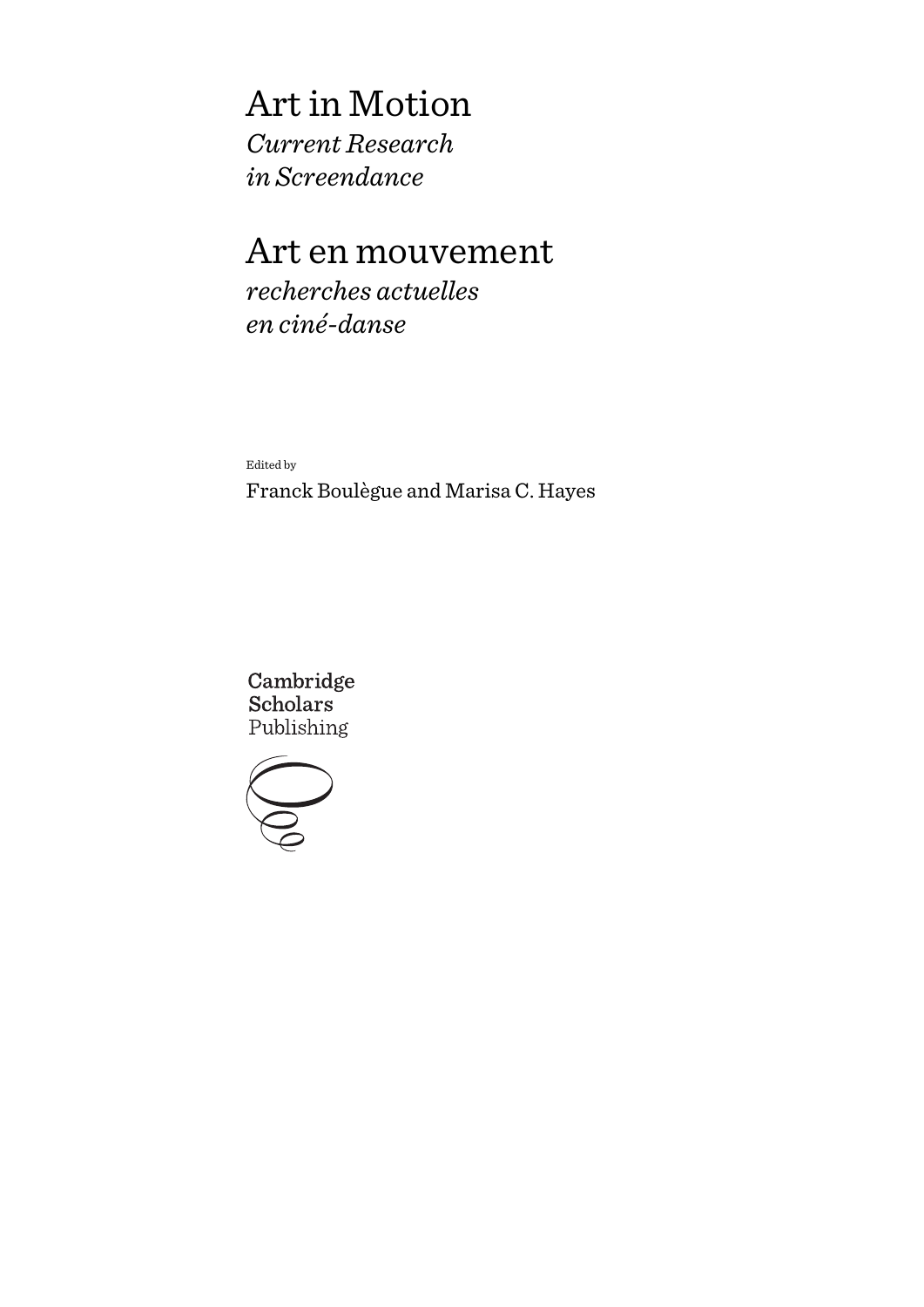Art in Motion: Current Research in Screendance / Art en mouvement : recherches actuelles en ciné-danse

Edited by Franck Boulègue and Marisa C. Hayes

This book first published 2015

Cambridge Scholars Publishing

Lady Stephenson Library, Newcastle upon Tyne, NE6 2PA, UK

British Library Cataloguing in Publication Data A catalogue record for this book is available from the British Library

Copyright © 2015 by Franck Boulègue, Marisa C. Hayes and contributors

All rights for this book reserved. No part of this book may be reproduced, stored in a retrieval system, or transmitted, in any form or by any means, electronic, mechanical, photocopying, recording or otherwise, without the prior permission of the copyright owner.

ISBN (10): 1-4438-7126-5 ISBN (13): 978-1-4438-7126-6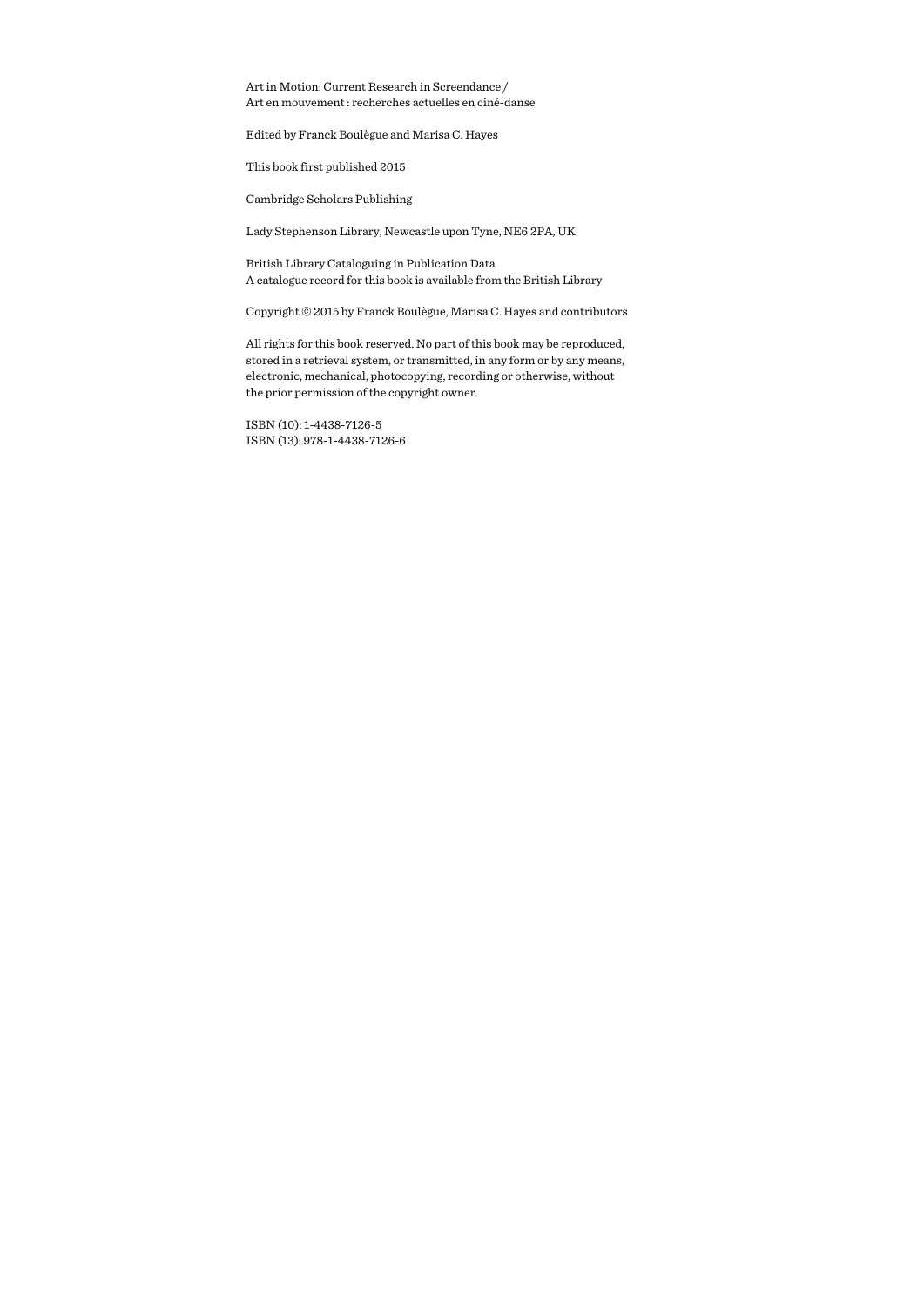## TABLE OF CONTENTS/*SOMMAIRE*

| Philippe Baumel                                                                  |
|----------------------------------------------------------------------------------|
| Philippe Baumel                                                                  |
|                                                                                  |
|                                                                                  |
| Franck Boulègue and Marisa C. Hayes                                              |
| Franck Boulègue et Marisa C. Hayes                                               |
| I: Analysis and Discussion/Analyses et discussions                               |
| Sophie Walon                                                                     |
| Sophie Walon                                                                     |
| Claudia Kappenberg                                                               |
| La politique du discours dans les formes d'art hybrides 30<br>Claudia Kappenberg |
| Clotilde Amprimoz                                                                |
| Clotilde Amprimoz                                                                |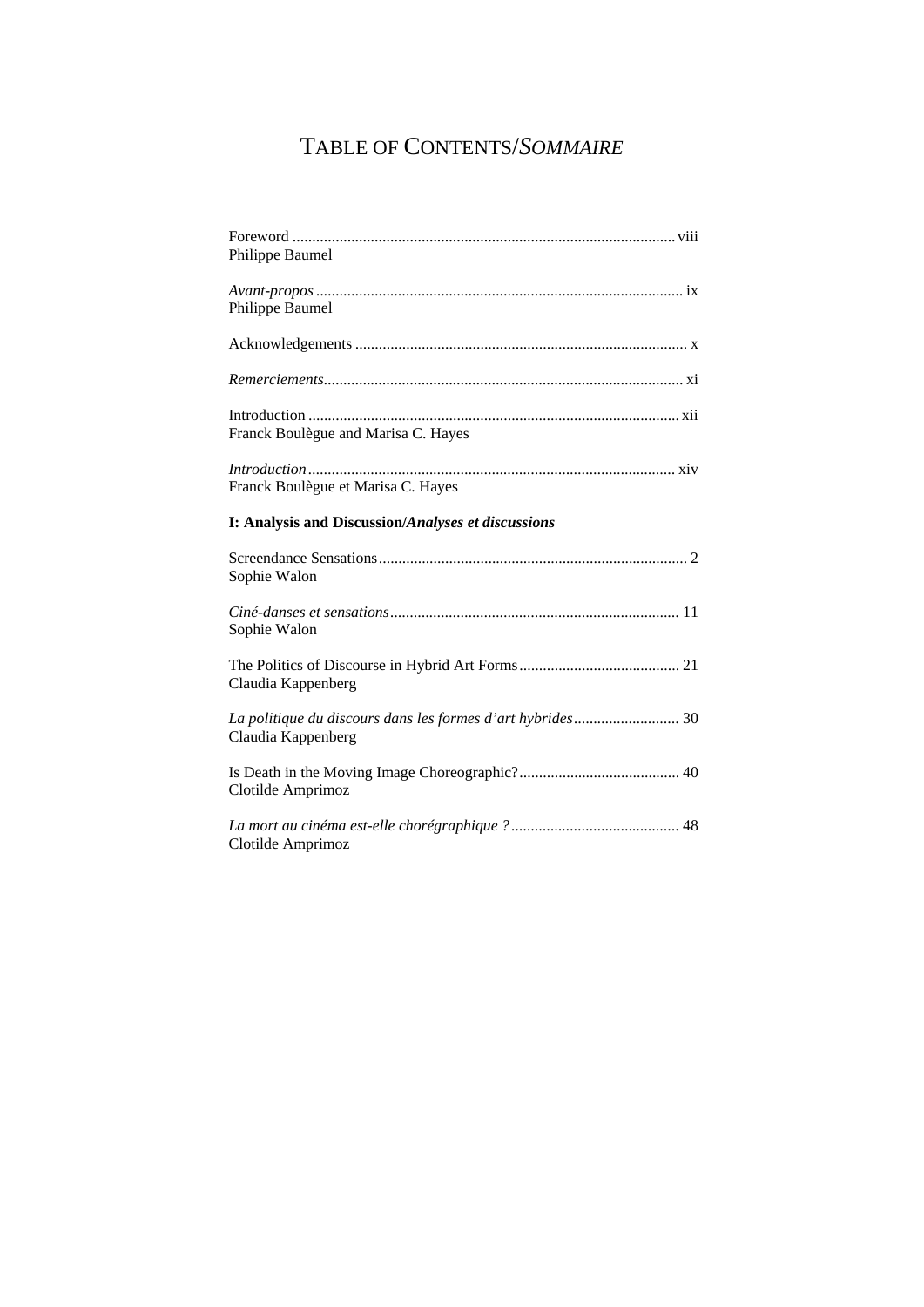#### **II: The Somatic Camera/***La caméra somatique*

| Tim Glenn                                                                                                            |
|----------------------------------------------------------------------------------------------------------------------|
| Tim Glenn                                                                                                            |
| Seeing and Moving: The Performance of Marie Menken's Images  89<br>Stéphanie Herfeld                                 |
| Voir et se mouvoir: la performance des images de Marie Menken  101<br>Stéphanie Herfeld                              |
| <b>III: Heritage/Patrimoine</b>                                                                                      |
| <b>Marion Carrot</b>                                                                                                 |
| <b>Marion Carrot</b>                                                                                                 |
| Paulina Ruiz Carballido                                                                                              |
| Paulina Ruiz Carballido                                                                                              |
| <b>IV: Artist Perspectives on Practice and Teaching/</b><br>Témoignages d'artistes sur la création et l'enseignement |
| June Allen                                                                                                           |
| June Allen                                                                                                           |
| Mariann Gaál                                                                                                         |
| Mariann Gaál                                                                                                         |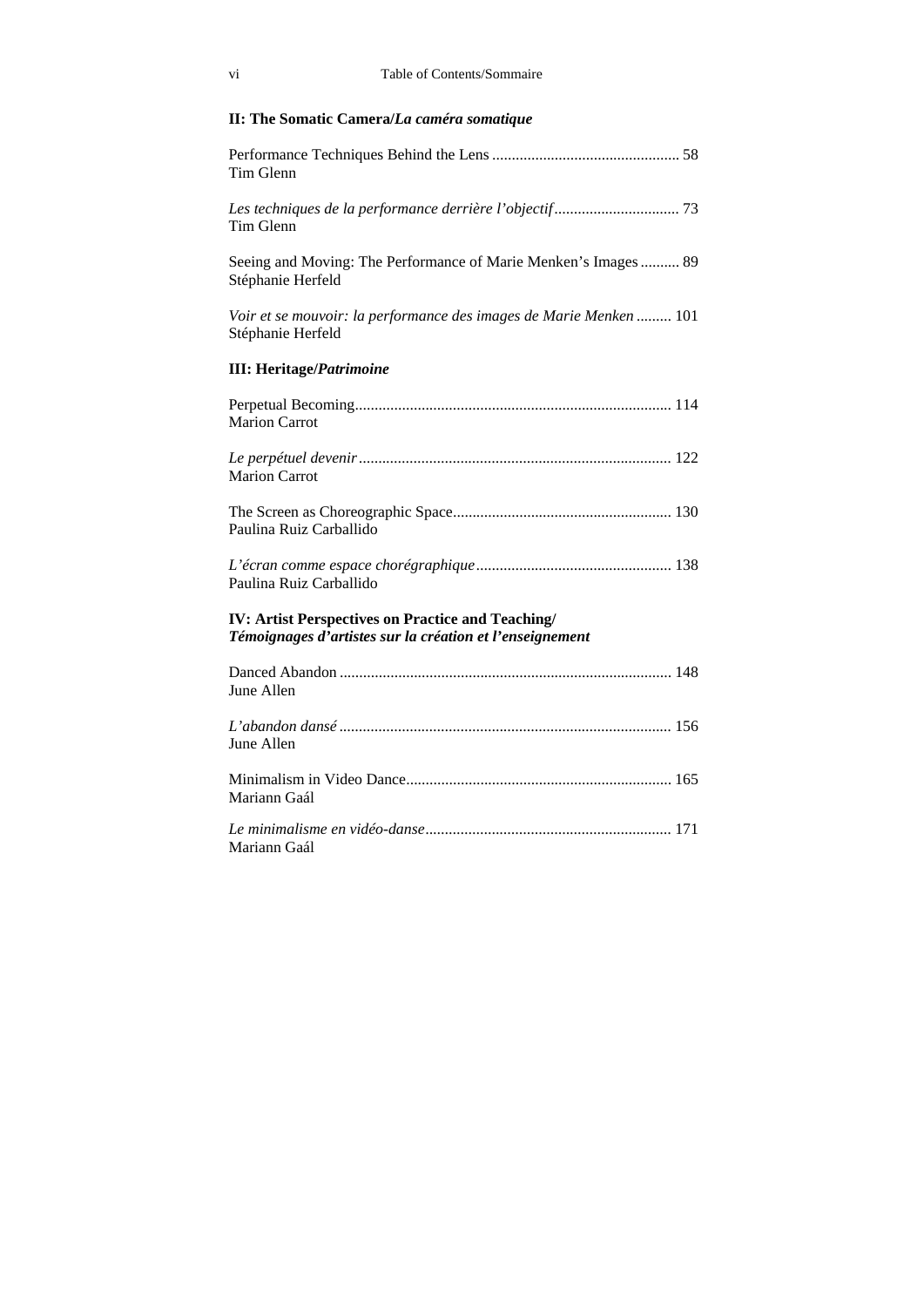| V11 |
|-----|
|     |

| Learning and Teaching Video Dance: Developing a Pedagogy 177<br>Gabriela Tropia                      |  |
|------------------------------------------------------------------------------------------------------|--|
| Apprendre et enseigner la vidéo-danse : développer une pédagogie  185<br>Gabriela Tropia             |  |
| Franck Boulègue and Marisa C. Hayes                                                                  |  |
| Compte-rendu de la projection du colloque : Sacre/ilège(s) 198<br>Franck Boulègue et Marisa C. Hayes |  |
|                                                                                                      |  |
|                                                                                                      |  |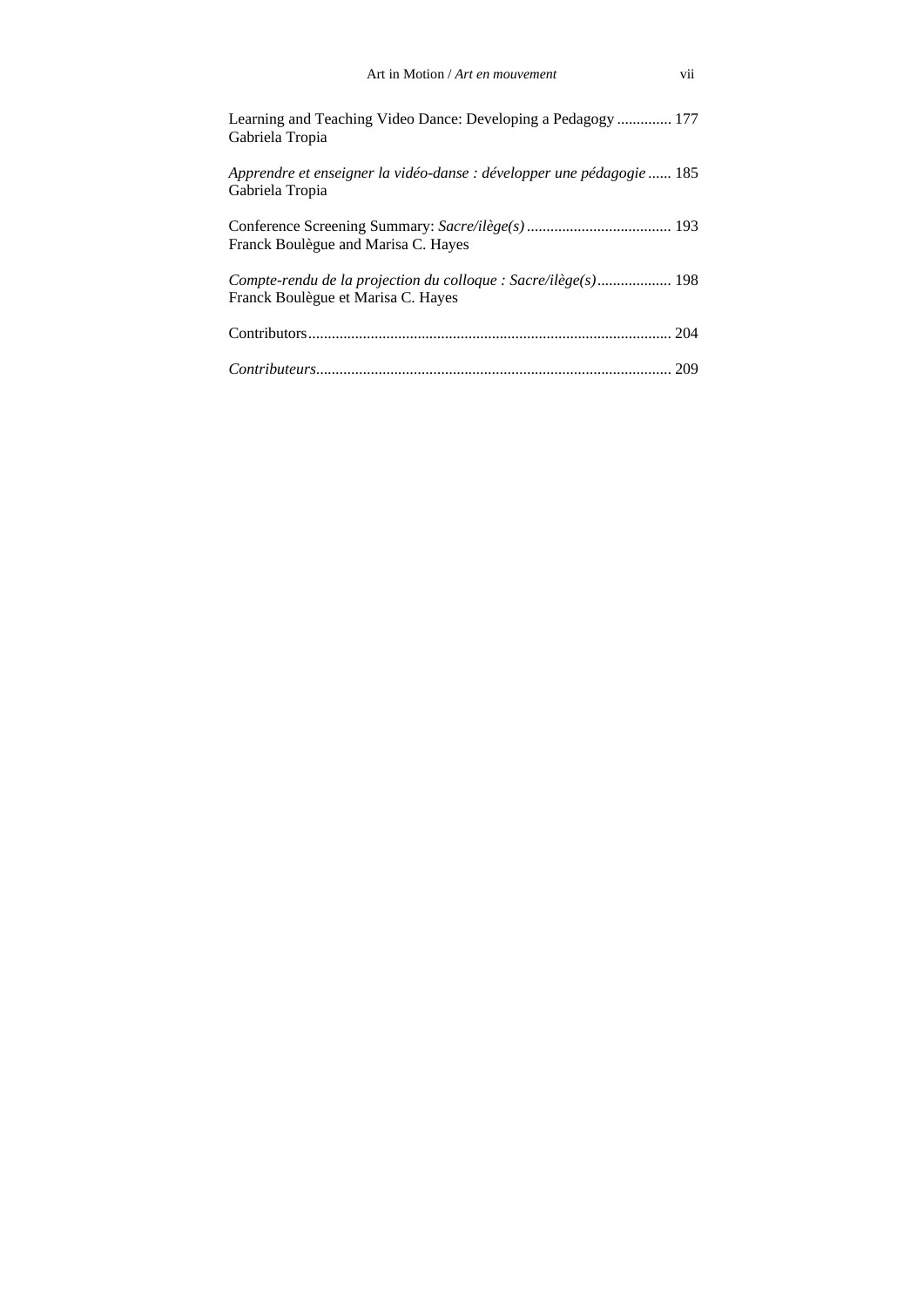## FOREWORD

This book contains a collection of papers presented at the first International Screendance Conference of the 2013 Festival International de Vidéo Danse de Bourgogne, and is unique in that it is the first volume of its kind in France. It is the brainchild of Marisa C. Hayes and Franck Boulègue, the festival's co-directors, who, through their passion for dance and film, launched the festival in 2009. Based in Le Creusot, in partnership with the city, la Communauté Urbaine Le Creusot-Montceau, and the départment of Saône et Loire, the festival and its conference have since become one of the region's cultural highlights and bring together a growing number of screendance specialists and enthusiasts. Hayes and Boulègue were able to forge local partnerships that have provided an anchor for the event, but more importantly, they have not hesitated to think globally. The festival continues to expand its programming and has attained an important international standing.

I hope you enjoy this book and that the Festival International de Vidéo Danse de Bourgogne will continue for many more years to support screendance scholarship in France and beyond.

> Philippe Baumel, Member of Parliament, Saône et Loire, France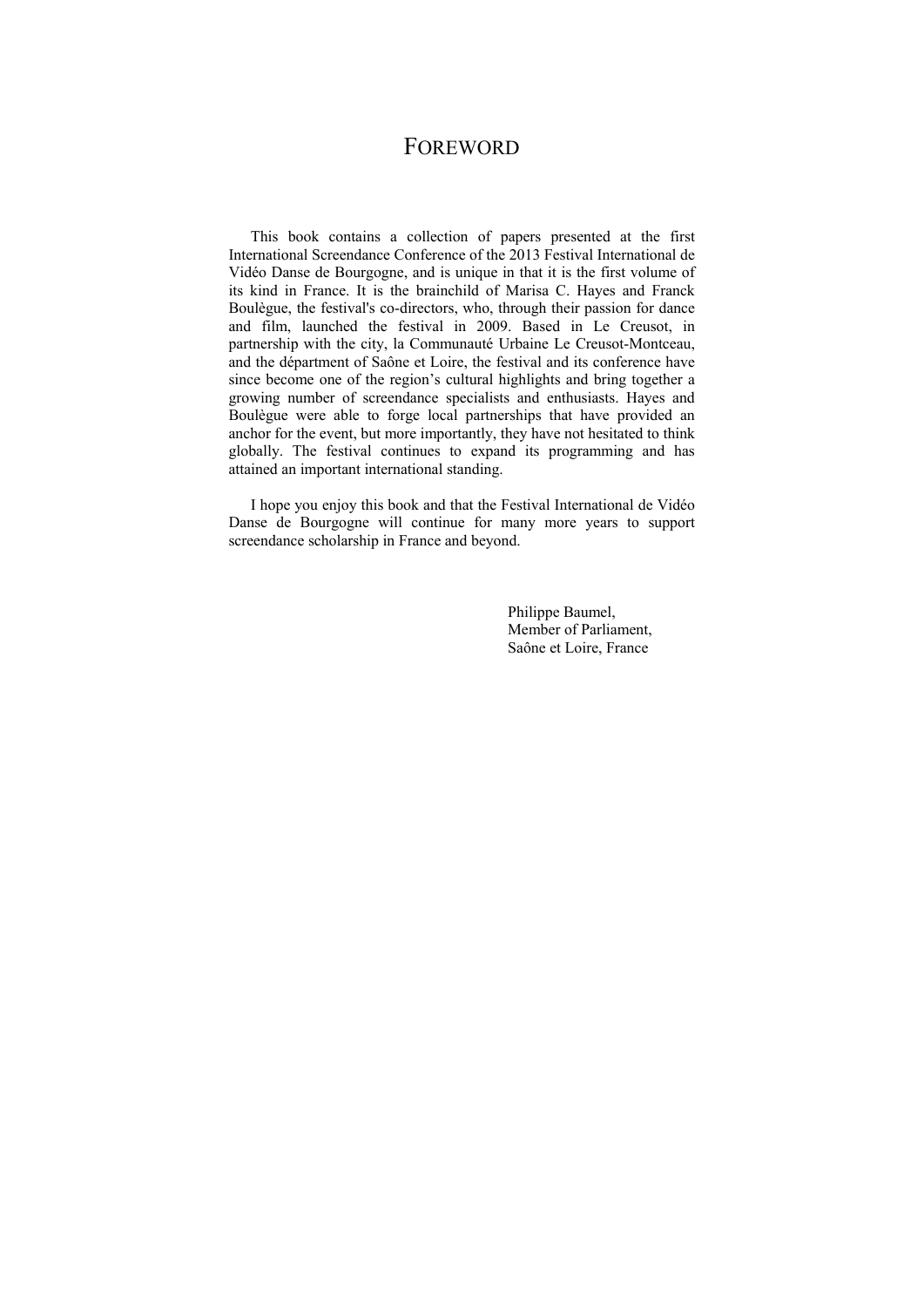## **PRÉFACE**

Le livre que vous avez entre les mains est unique en son genre. Regroupant le contenu des conférences données lors du colloque de l'édition 2013 du Festival International de Vidéo Danse de Bourgogne, c'est en effet le tout premier ouvrage consacré en France à cet art à part entière. Comme le festival lui-même, qui vient de souffler ses six bougies, il est le fruit du travail de deux passionnés de danse et de cinéma, Marisa C. Hayes et Franck Boulègue. C'est par la force de leur conviction et de leur talent que le festival a vu le jour en 2009. Il s'est ensuite, millésime après millésime, profondément enraciné dans le paysage culturel régional. Au Creusot, le Festival de vidéo-danse, soutenu par la ville, par la communauté urbaine et par le département, fait désormais partie des incontournables, de ces temps forts qui marquent l'année et qui rassemblent toujours plus de spécialistes et de passionnés. Franck Boulègue et Marisa C. Hayes ont su nouer localement des partenariats qui ont assuré l'ancrage de leur manifestation, mais surtout, ils n'ont pas hésité à viser haut et à voir loin. C'est ainsi que leur festival n'a cessé de développer sa programmation et qu'il a atteint la dimension internationale qui est la sienne aujourd'hui. Il porte haut les couleurs de la Bourgogne dans de nombreux pays du monde, et il parle d'égal à égal avec des manifestations d'envergure organisées à Hong-Kong, aux USA ou ailleurs.

Fructueuse lecture, et longue vie au Festival International de Vidéo Danse de Bourgogne.

> Philippe Baumel Député de Saône-et- Loire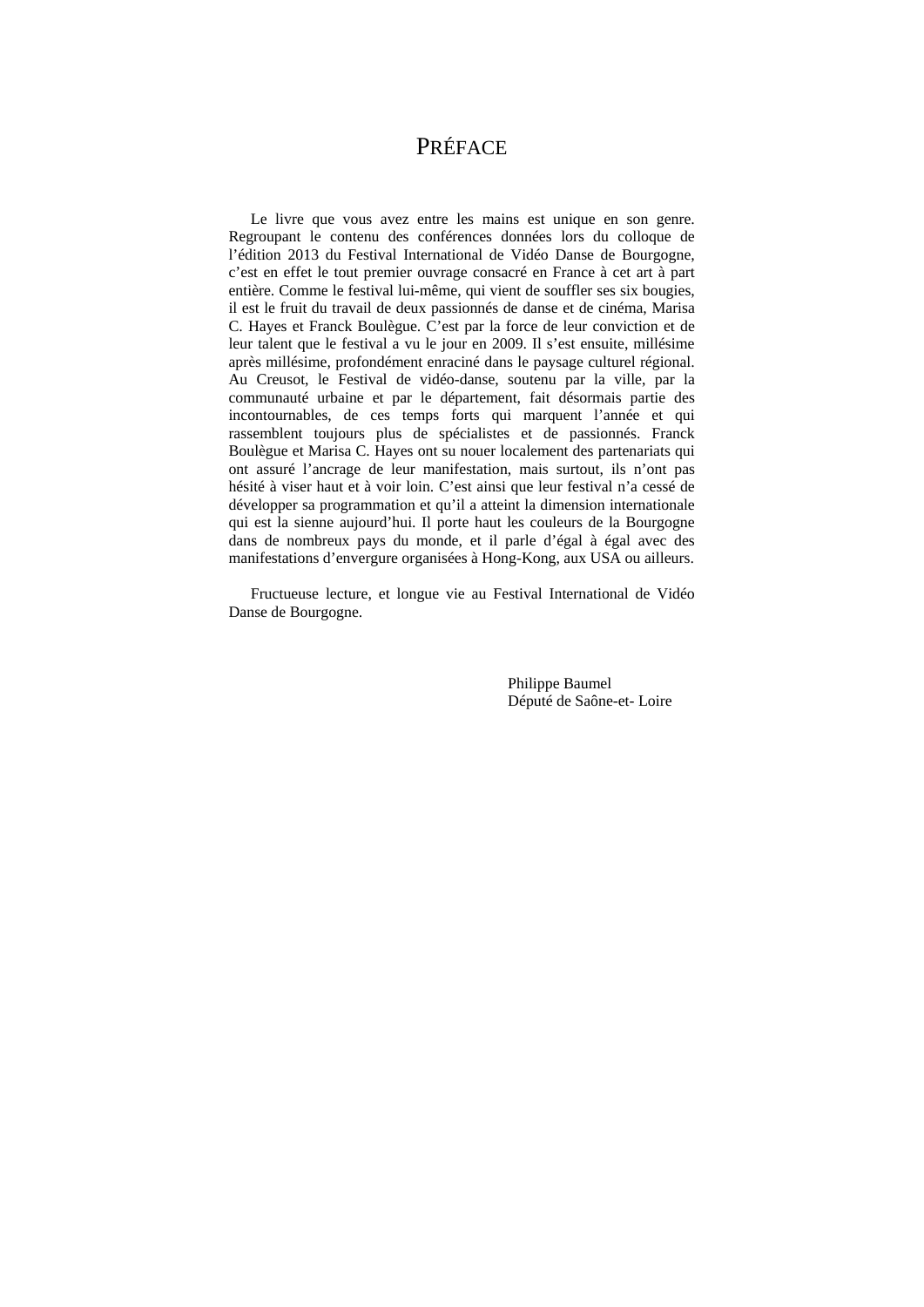#### ACKNOWLEDGEMENTS

First and foremost, we wish to thank the contributors of *Art in Motion,*  many of whom travelled long distances to present their research at the Festival International de Vidéo Danse de Bourgogne's first Screendance Conference; their diverse and valuable perspectives resulted in a rich atmosphere of exchange. This volume is an extension of that fruitful meeting and we are grateful to conference presenters for the additional time they have dedicated to preparing their papers for this publication. Two other individuals were instrumental in assisting with the development of this collection, Diana Heyne and Malcolm Tay. Their keen eyes and valuable feedback deserve special thanks. Our appreciation also goes out to contributors Stéphanie Herfeld and Sophie Walon for providing quality translations of their own texts, and to Emma Rock for additional assistance in preparing the book for print.

We would also like to express our gratitude to Commissioning Editor Sam Baker and Amanda Millar (Typesetting Manager) at Cambridge Scholars Publishing. Their patient and helpful guidance has certainly not gone unnoticed. This book's cover image features the following artists who graciously allowed us to share still photos of the segments they contributed to the international collective screendance project, *Sacre/ilège(s)*, that received its premiere during the conference: Guy Wigmore, Masumi Saito, Maurice Lai, Scarlet Yu, and Diana Heyne.

Finally, we would like to acknowledge the individuals and organisations that contributed to the development and successful inauguration of the festival's Screendance Conference and related events. Our sincerest thanks to: Bernard Paulin and the City of Le Creusot, Pierre Buch and the Conseil Général de Saône-et-Loire, Philippe Baumel, Nicolas Villodre, Virginie Aubry, La Cinémathèque de la Danse, Numéridanse.TV/Maison de la Danse, Claude Thomas, Solange Vaudiau, Tom Boa Design Studio, Cinémage, Célia Deliau and l'ARC Scène Nationale, Milène Mariello and the Médiathèque of Le Creusot, and the CCM-Creusot-Montceau.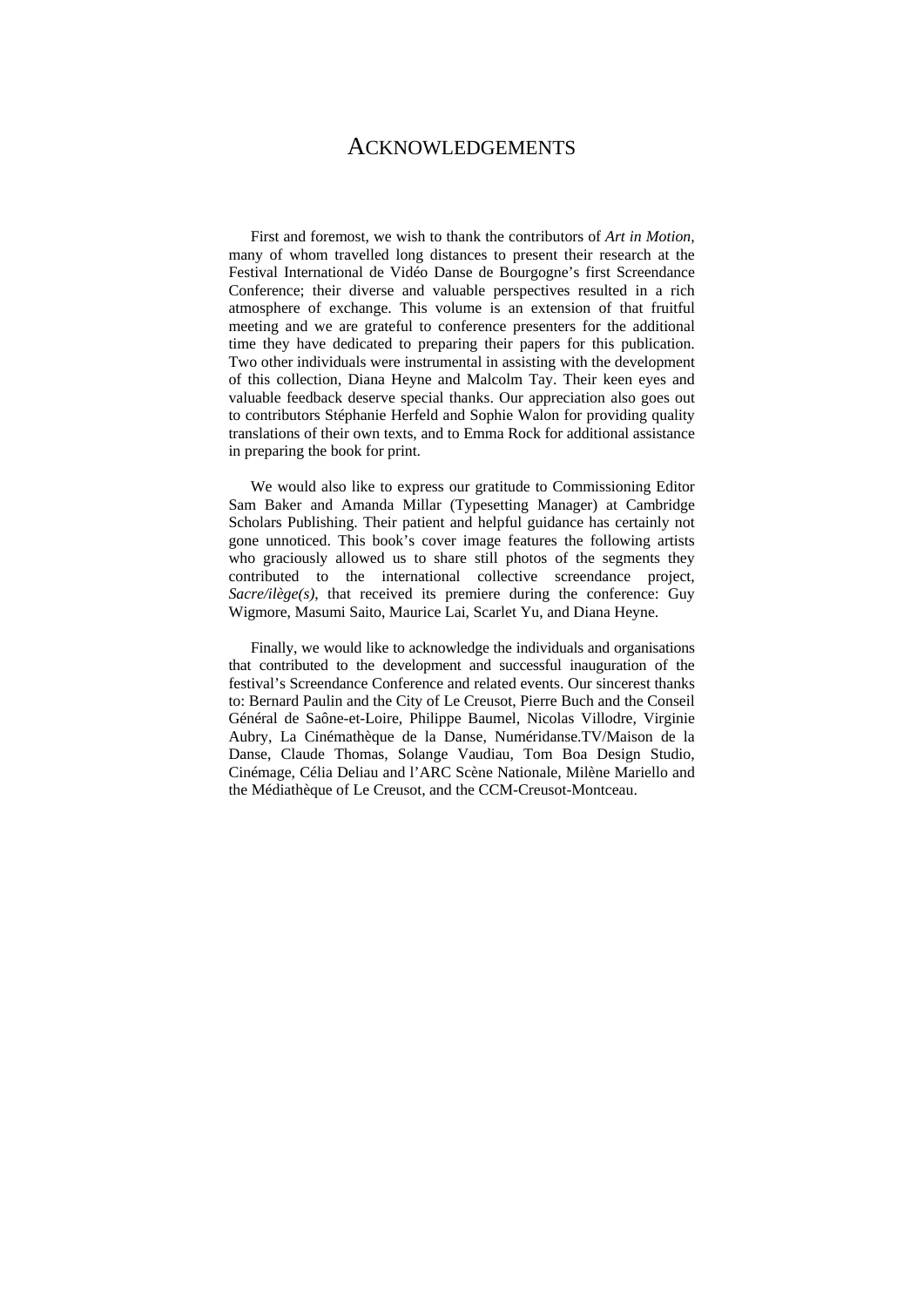### **REMERCIEMENTS**

Avant toute chose, nous souhaitons remercier les contributeurs d'*Art en Mouvement,* qui sont nombreux à avoir parcouru de longues distances afin de venir présenter leur recherche lors du premier Colloque du Festival International de Vidéo Danse de Bourgogne ; leurs perspectives diverses, de grande valeur, ont généré une riche atmosphère d'échanges. Cet ouvrage constitue une extension de ces rencontres fécondes et nous sommes reconnaissants aux intervenants du temps additionnel qu'ils ont dédié à la préparation de leur texte pour cette publication. Deux autres individus ont joué un rôle crucial dans le développement de ce recueil : Diana Heyne et Malcolm Tay. Leurs relectures et leurs retours avisés à propos de ces articles méritent des remerciements spéciaux. Nous tenons également à remercier Stéphanie Herfeld et Sophie Walon pour nous avoir fourni des traductions de qualité de leurs propres textes, ainsi qu'Emma Rock pour son aide.

Nous aimerions exprimer notre gratitude à Sam Baker (*Commissioning Editor*) ainsi qu'à Amanda Millar (*Typesetting Manager*) de « Cambridge Scholars Publishing ». Leur aide chaleureuse et continue n'est pas passée inaperçue. L'image de couverture de ce livre inclut le travail des artistes suivants, qui nous ont gracieusement permis d'utiliser des photos tirées des segments auxquels ils ont contribués pour *Sacre/ilège(s): Le Sacre du Printemps*, le projet collectif en vidéo-danse du festival, dont l'avantpremière s'est déroulée lors de la conférence : Guy Wigmore, Masumi Saito, Maurice Lai, Scarlet Yu, et Diana Heyne.

Finalement, nous désirons dire merci aux individus et aux institutions qui ont contribué au développement et au succès de cette édition inaugurale du Colloque : Bernard Paulin et la Ville du Creusot, Pierre Buch et le Conseil Général de Saône-et-Loire, Philippe Baumel, Nicolas Villodre, Virginie Aubry, la Cinémathèque de la Danse, Numéridanse.TV/ Maison de la Danse, Claude Thomas, Solange Vaudiau, Tom Boa Design Studio, Cinémage, Célia Deliau, l'ARC Scène Nationale, Milène Mariello, la Médiathèque du Creusot, et la CCM-Creusot-Montceau.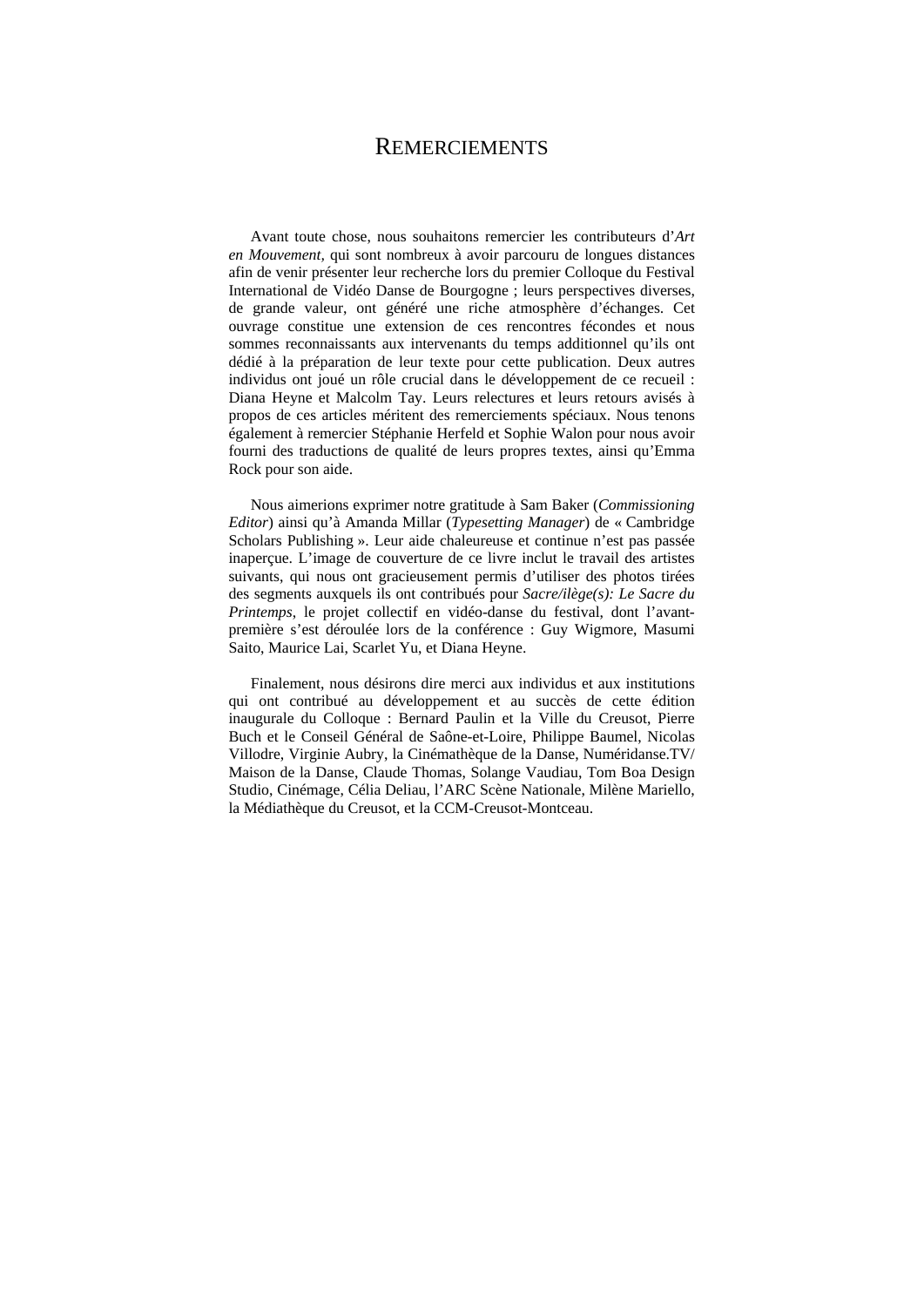### **INTRODUCTION**

The following papers were presented at the Festival International de Vidéo Danse de Bourgogne's first annual Screendance Conference<sup>1</sup>, held at Le Creusot's National Theatre, L'Arc Scène Nationale, in April 2013. Several additional contributions resulting in the festival's recent complementary activities, such as its *Screendance Studies* blog<sup>2</sup> and affiliated lectures, have also been included. We are extremely pleased that this collection has been released as a bilingual English/French language edition, reflecting the international nature of the festival and its community, while recognizing the role it serves in France, where it is the only festival solely dedicated to providing opportunities in screendance viewing, scholarship, and creation. This collection also allows French screendance scholars, many of whose research is presented here in English for the first time, to share their work with a wider audience.

*Art in Motion* is the title we have chosen for this collection, not simply because screendance is a form of art that combines layers of movement and choreography within the ever-expanding realm of moving images, but because it is a discipline that is continually on the move and in transition, traversing multiple geographic boundaries and technologies, among others. Screendance, throughout each era, continually responds to the materials and questions of its time, resulting in shifting, as well as entirely new, modes of artistic practice, audiences, and fields of inquiry. Of course this could be said of any art form, but in the case of screendance, its relatively recent increase in international scholarship and research opportunities, as well as global diffusion via the internet, underscore screendance's nomadic nature and reflect the growing international interest in an art form whose very name and definition remain the subject of evolving debates.

For its part, the Festival International de Vidéo Danse de Bourgogne, including its associated events and publications, supports a broad and inclusive definition of screendance that examines movement created specifically for the screen in many forms. These include recognizable depictions of diverse dance styles and somatic practices, as well as compositional studies of everyday objects and gestures, figurative or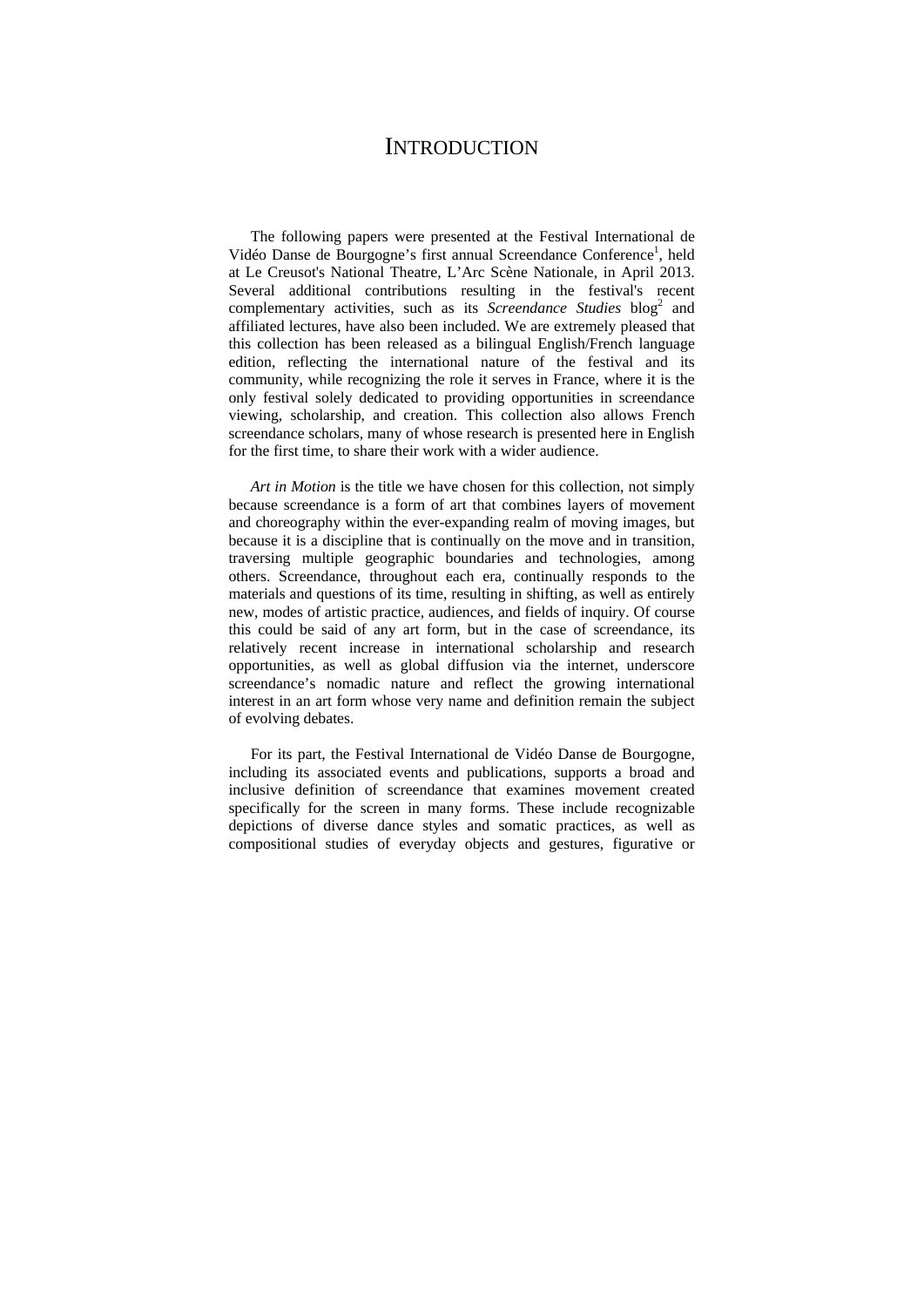abstract, among others. The contributions included here represent screendance within this wide spectrum, while advancing arguments that may or not be shared by the festival itself, but reflect a range of current perspectives and areas of discourse. Some contributions demonstrate culturally specific or discipline-specific approaches to screendance, all of which can be of value in shaping the complex and multiple ongoing histories of the art form, whether this manifests in the reader's integration of, or divergence from, the research published here.

Readers will likely note the appearance of multiple terms used within the conference proceedings to describe the art of screendance, including *video dance*, *cinedance*, *dance for camera*, *dance film*, etc. While numerous English language scholars prefer the term *screendance*, many other languages do not have a convenient equivalent; this is apparent in our own festival's name and the current use of vidéo-danse or ciné-danse in France. For this reason, we have left each contributor's original terminology intact. While none of these terms are as inclusive as we might hope, it is important to remember that the international scholars presented here, regardless of the terminology they choose to employ (for which, in their own languages, they often have very specific reasons) actively advance a conceptual rather than a medium-specific approach to screendance, inclusive of diverse time periods and working methods that range from cinema screenings to digital installations.

We hope that this collection of conference proceedings will provide an engaging record of the discussions and debates that occurred during the Festival International de Vidéo Danse de Bourgogne's first annual Screendance Conference and that it will allow those who were unable to attend to explore the array of international perspectives and topics addressed.

> Franck Boulègue and Marisa C. Hayes Co-directors, Festival International de Vidéo Danse de Bourgogne

#### **Notes**

<sup>1</sup> See www.videodansebourgogne.com for more information.

<sup>&</sup>lt;sup>2</sup> Screendance Studies blog : www.screendancestudies.wordpress.com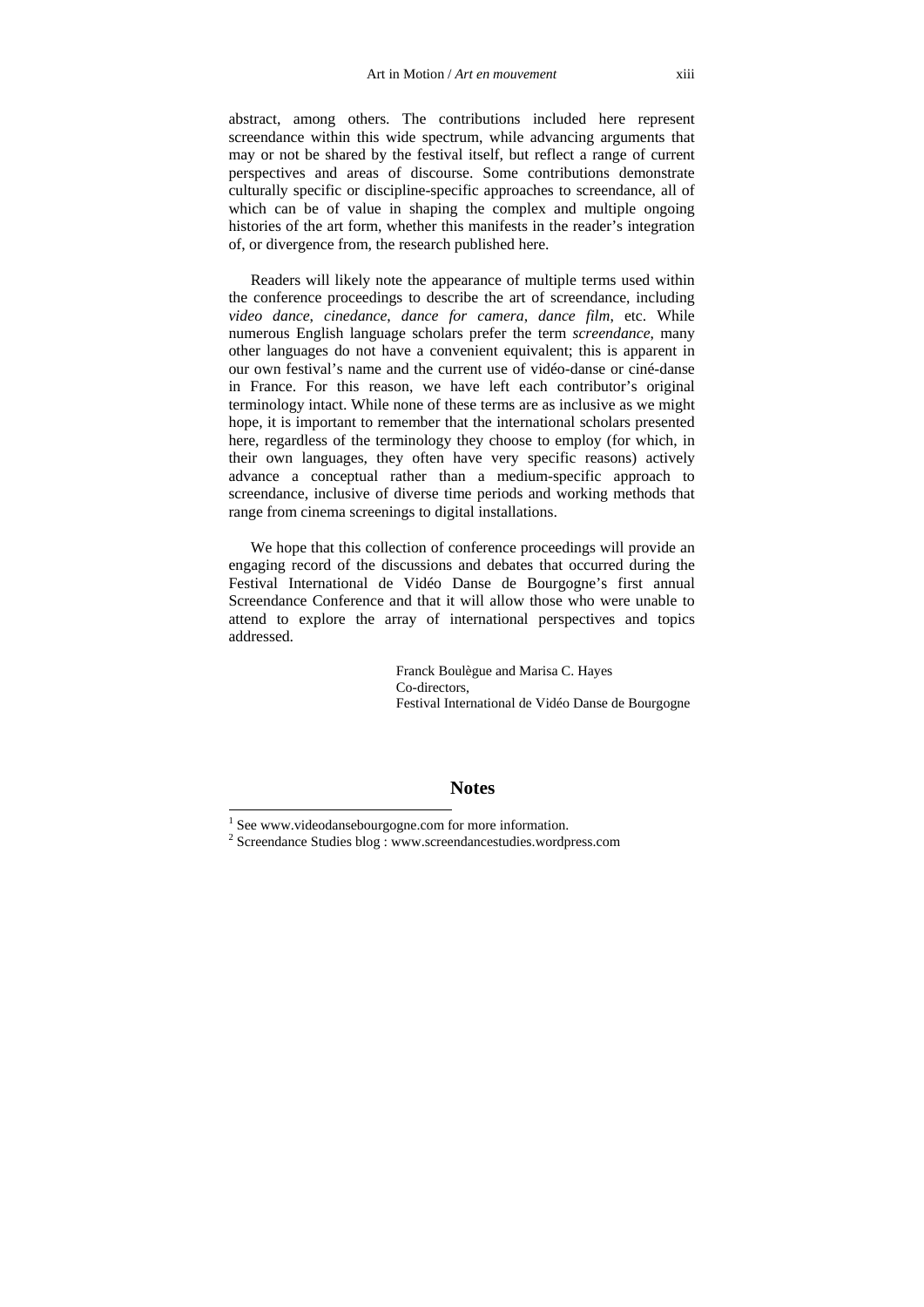### **INTRODUCTION**

Les textes qui suivent ont été présentés au mois d'avril 2013 à L'Arc (Scène Nationale du Creusot) lors du premier colloque annuel de cinédanse du *Festival International de Vidéo Danse de Bourgogne*.<sup>1</sup> Plusieurs contributions additionnelles, résultant des récentes activités complémentaires du festival - son blog « Screendance Studies»,<sup>2</sup> ses conférences associées ont également été incluses.

Nous sommes ravis que ce recueil soit publié sous la forme d'un ouvrage bilingue anglais/français. Cela reflète ainsi la nature internationale du festival et de sa communauté, tout en témoignant du rôle qu'il joue en France, où il est le seul festival uniquement dédié à l'offre d'opportunités relatives au visionnage, à la recherche, ainsi qu'à la création en vidéodanse. Cela permettra également aux chercheurs français en ce domaine, dont beaucoup présentent ici leur recherche en anglais pour la première fois, de partager leur travail auprès d'un plus large public.

*Art en Mouvement* est le titre que nous avons retenu pour ce livre - pas simplement du fait que la vidéo-danse est une forme d'art qui combine mouvement et chorégraphie au sein du domaine (en expansion constante) de l'audiovisuel, mais aussi car il s'agit d'une discipline qui est continuellement en transition, et qui traverse, parmi d'autres, de multiples frontières géographiques et technologiques.

La vidéo-danse répond à chaque époque aux techniques et aux questions de son temps, ce qui renouvelle constamment la pratique artistique, les publics, et les domaines d'investigation. On pourrait bien sûr en dire de même pour toute forme d'art. Mais dans le cas de la vidéodanse, l'augmentation relativement récente de la recherche la concernant, de même que sa diffusion globale via l'Internet (qui facilite les opportunités de visionnage), les nouvelles méthodes de travail (les outils en ligne et l'Internet en tant que site de création), les candidatures internationales (aux différents festivals et plateformes), ainsi que la circulation des textes électroniques et des débats (blogs, articles de recherche, forums de discussion, etc.) ; soulignent sa nature nomade et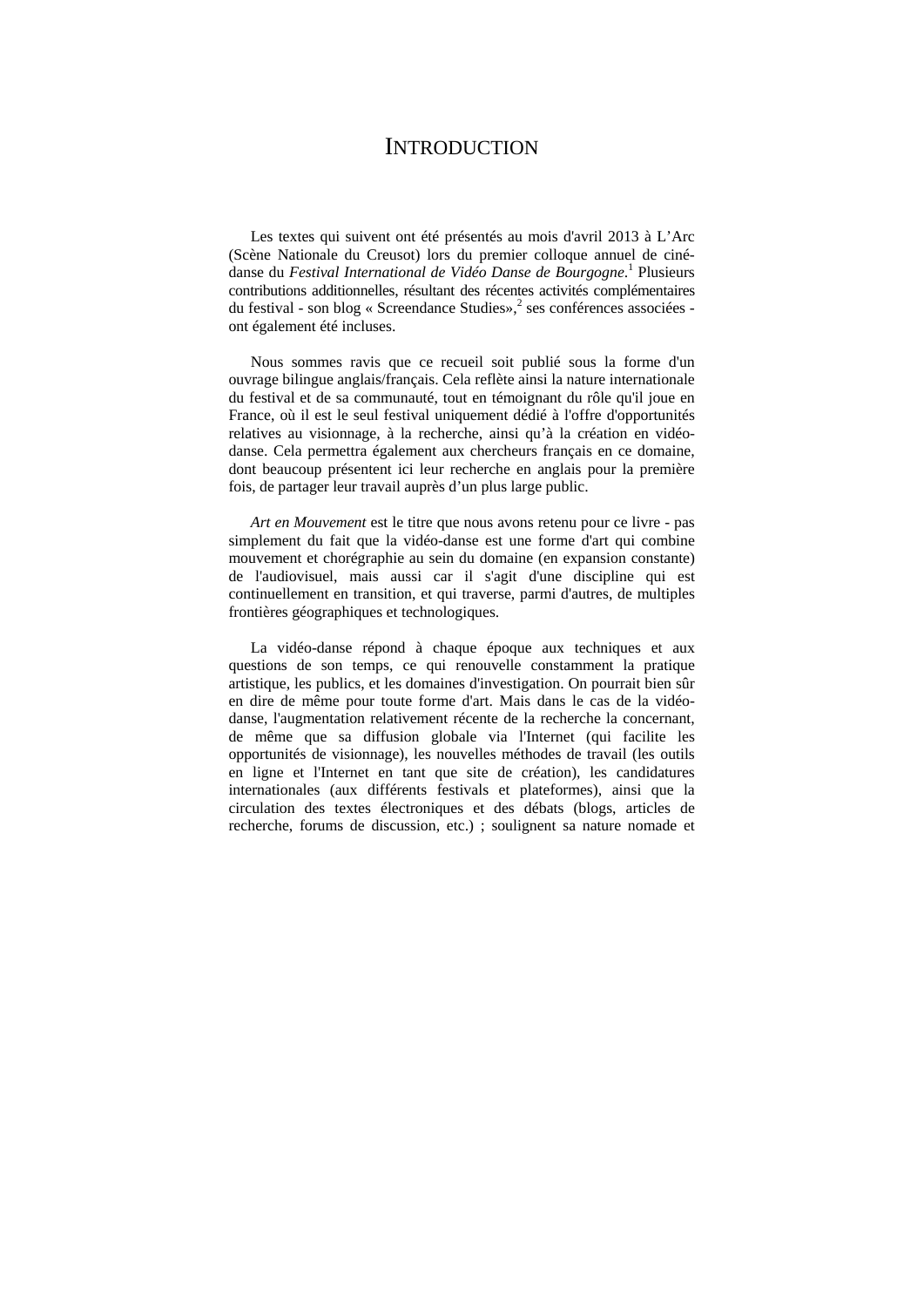reflètent l'intérêt global grandissant pour une discipline dont le nom et la définition sont toujours le sujet de bien des débats.

Le *Festival International de Vidéo Danse de Bourgogne* promeut pour sa part une définition large et inclusive de la vidéo-danse : un ensemble de mouvements créés spécifiquement pour l'écran (de la représentation de divers styles de danse et pratiques somatiques, jusqu'aux études compositionnelles d'objets de la vie de tous les jours) ; dépeints de manière figurative ou abstraite ; le tout explorant les vastes possibilités du mouvement créé à l'aide des outils de conception d'images (caméras, programmes de montage, diverses technologies de l'écran).

Les contributions incluses dans ces pages avancent des arguments qui peuvent être partagés ou non par le festival lui-même. Elles portent témoignage, quoi qu'il en soit, des points de vue et des grands courants qui opèrent au sein du microcosme actuel de la vidéo-danse. Certains textes reflètent ainsi des idées sur la vidéo-danse liées à une culture ou à une discipline spécifique. Elles sont toutes dignes d'intérêt dans l'élaboration en cours des histoires complexes et multiples de cette forme d'art. Libre ensuite au lecteur de les intégrer à ses connaissances, ou de prendre ses distances vis-à-vis d'elles.

On notera, au fil des pages, l'usage par les conférenciers de multiples vocables visant à décrire la discipline qui nous intéresse : vidéo-danse, ciné-danse, danse pour la caméra, film de danse, etc. Alors que la plupart des chercheurs de langue anglaise emploient le terme « *screendance* », beaucoup d'autres langues ne disposent pas d'un équivalent commode. Cela se reflète par exemple dans le nom de notre propre festival, ainsi que dans l'emploi actuel des termes « vidéo-danse » ou « ciné-danse » en France.

Aucun de ces mots n'est aussi inclusif que nous pourrions le souhaiter. Mais il est important de garder à l'esprit que les chercheurs internationaux présentés ici - quelle que soit la terminologie qu'ils choisissent d'employer (et pour laquelle, dans leur propre langue et culture, ils ont souvent de très bonnes raisons de procéder ainsi) - défendent une approche conceptuelle de la vidéo-danse plutôt qu'une démarche axée autour d'un médium. Leur recherche inclut diverses périodes historiques et méthodes de travail, qui vont des projections cinématographiques jusqu'aux installations numériques.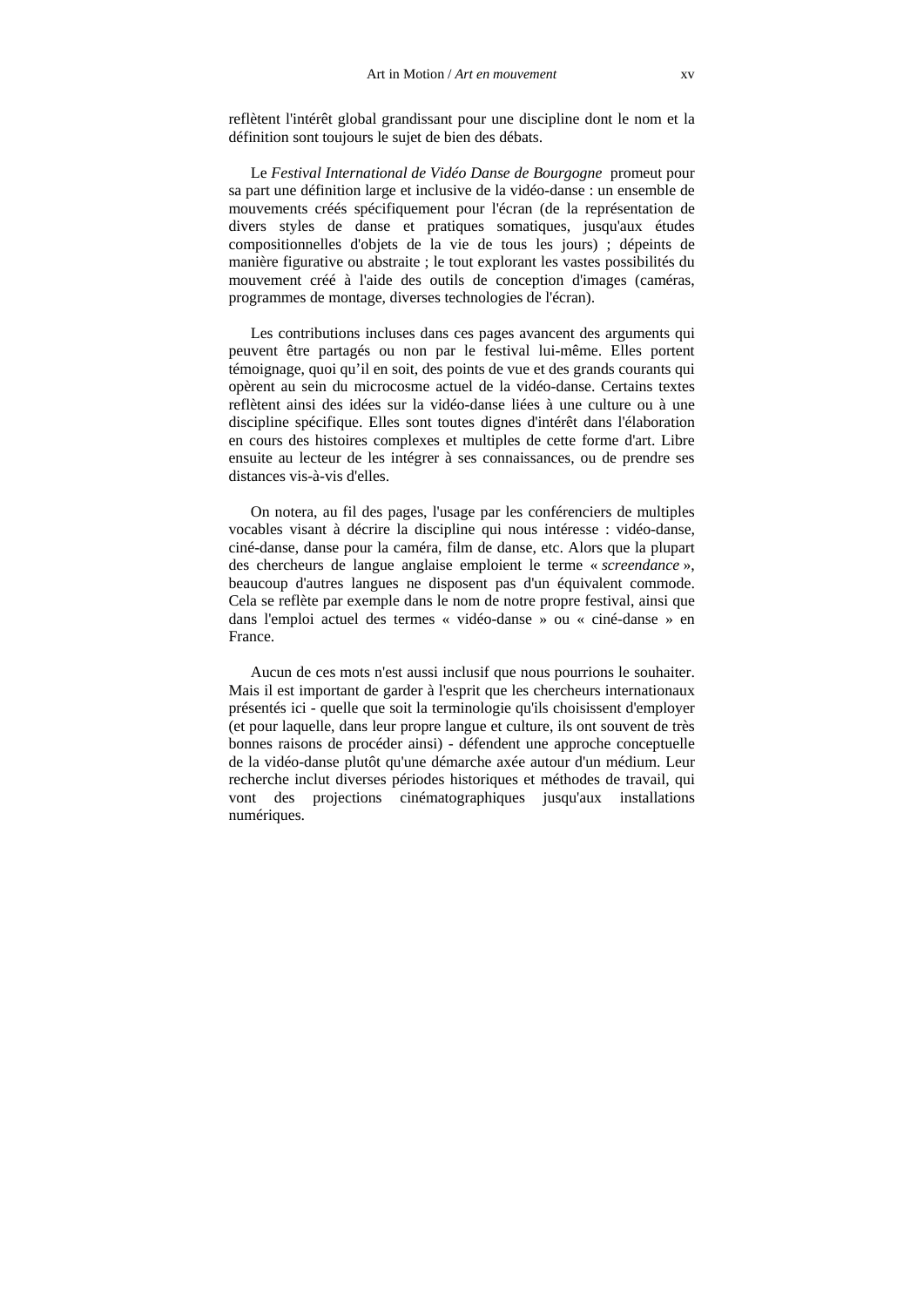Pour conclure, nous espérons que ce recueil de conférences fournira un compte rendu intéressant des discussions et des débats qui se sont déroulés lors du premier Colloque du *Festival International de Vidéo Danse de Bourgogne*. Il permettra ainsi à ceux qui n'ont pas pu venir d'explorer l'éventail international des recherches et des sujets traités aujourd'hui en vidéo-danse.

> Franck Boulègue et Marisa C. Hayes Fondateurs et co-directeurs, Festival International de Vidéo Danse de Bourgogne

 1 Voir www.videodansebourgogne.com

<sup>2</sup> www.screendancestudies.wordpress.com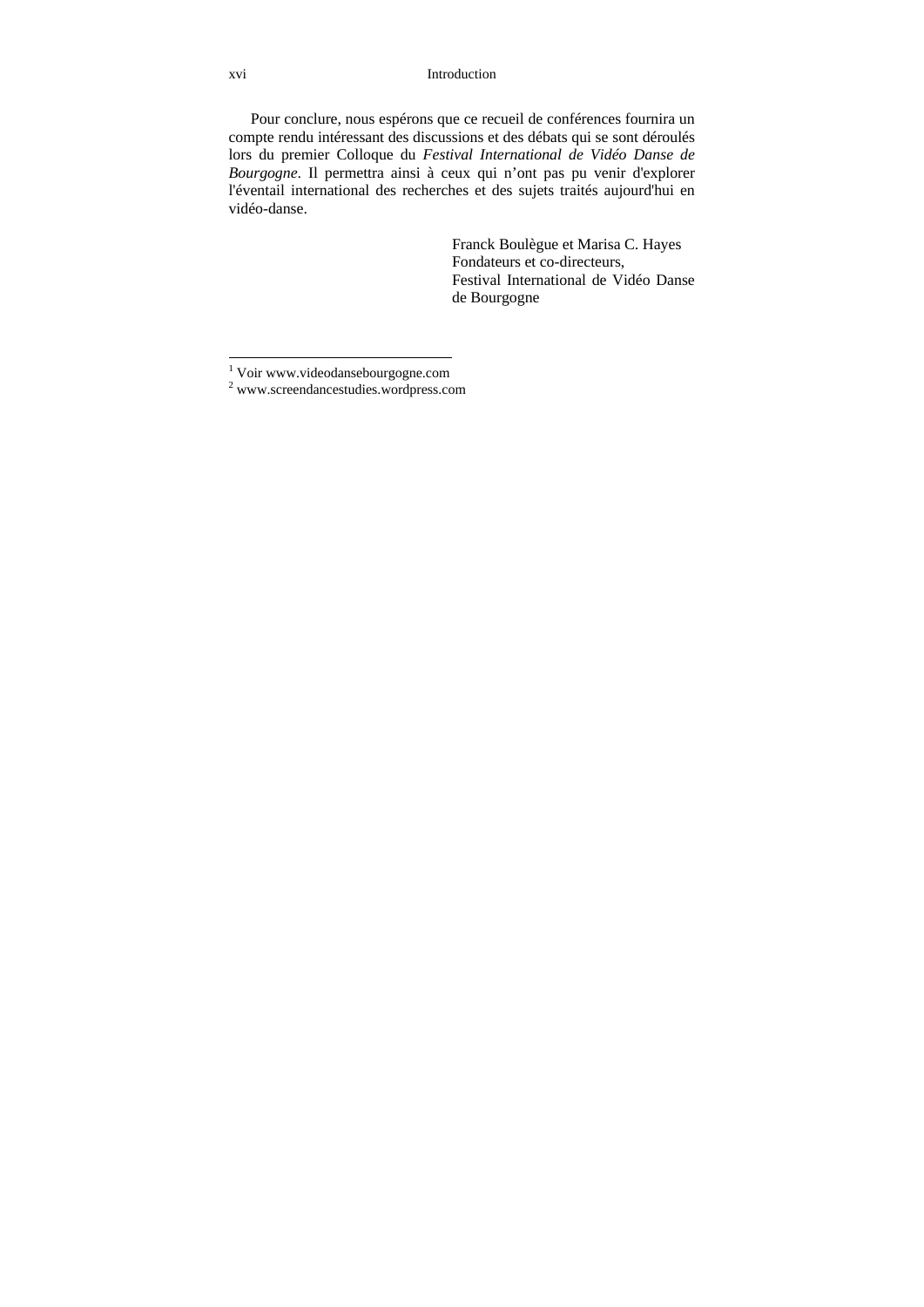## **ANALYSIS AND DISCUSSION/**  *ANALYSES ET DISCUSSIONS*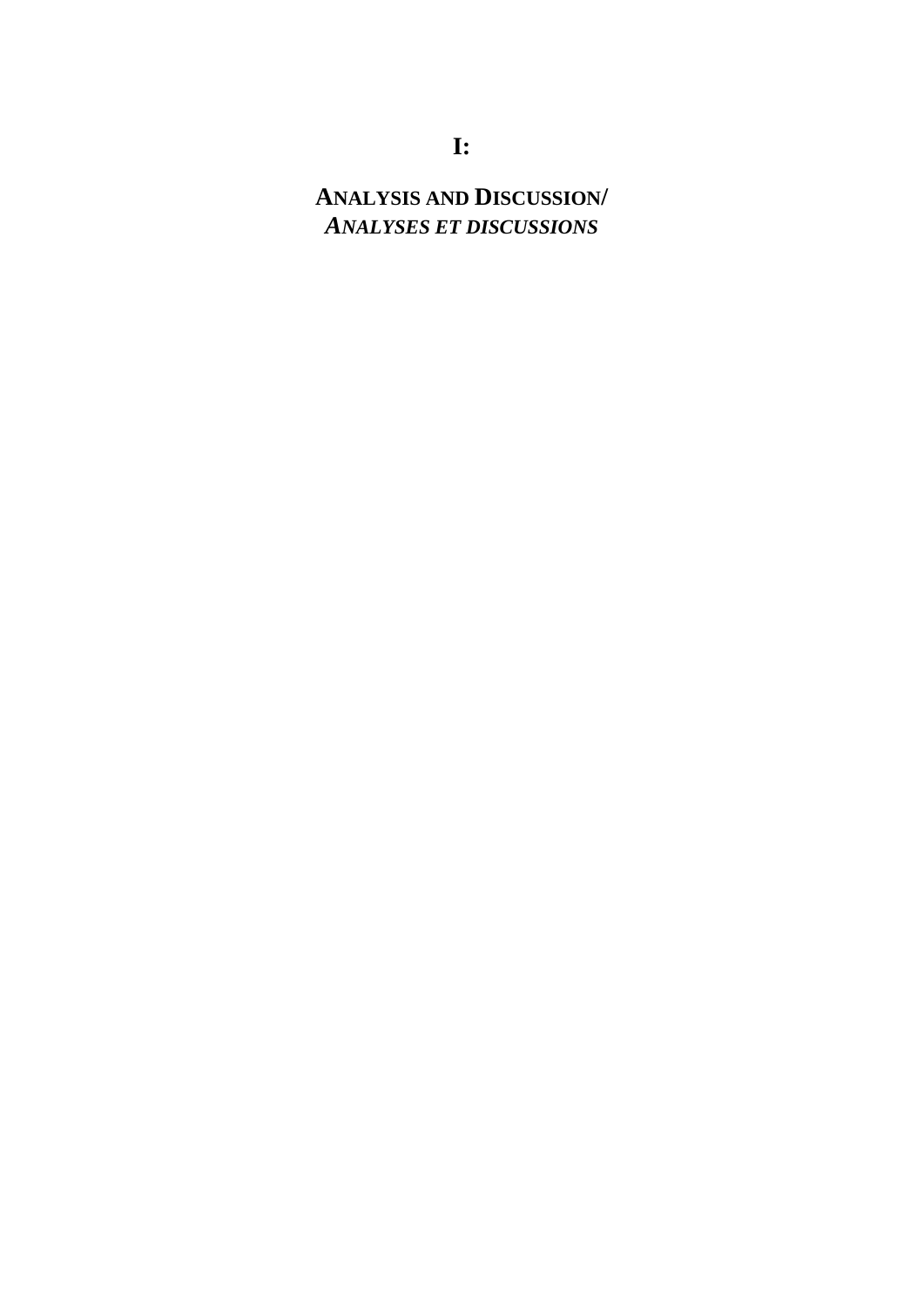## SCREENDANCE SENSATIONS: MULTI-SENSORY EXPERIENCES IN THIERRY DE MEY'S SCREENDANCE

### SOPHIE WALON

Screendance stands out as a highly sensory art form by focusing on dancerly movements (be they those of the performers or the camera), such as bodily states and interactions between both dancers and their environments, rather than on words and stories. Most works of screendance tend to develop alternative forms of dramaturgy that are heavily based on physical, kinaesthetic, tactile, spatial, rhythmic, and synesthetic sensations insofar as they do not rely on classic narratives or dialogue, that is to say, discursive material. This accounts for the multisensory experiences found in and induced by screendance, which can be thought of as an art of sensations, i.e. an art that addresses the senses in order to convey both physical and emotional effects and to *embody* visions of the world and human beings. Indeed, unlike mainstream film productions, which are usually bound to express characterisation and psychological development, as well as to unfold a rational, cause-andeffect driven narrative, screendance gives precedence to physical presence and somatic experiences. Also, unlike theatrical performances where dance is most often seen from a distance, which results in audiences perceiving the choreography as abstract designs and patterns, screendance tends to capture movements and bodies through a closer, more intimate lens that foregrounds sensory effects and affects.

In this essay, I will address the highly sensorial nature of screendance by focusing on the films of Thierry De Mey and the choreographers with whom he collaborates, particularly Anne Teresa De Keersmaeker. First, I will examine the choreographic, visual, and aural strategies that these screendance artists use in order to materialise the body on screen, i.e. to endow the as yet mediatised bodies with a strong physical presence that foregrounds physical and sensory 'events' on screen. I will then underscore how De Mey's works of screendance suggest qualities of movements and kinaesthetic sensations. Certainly, it is not surprising that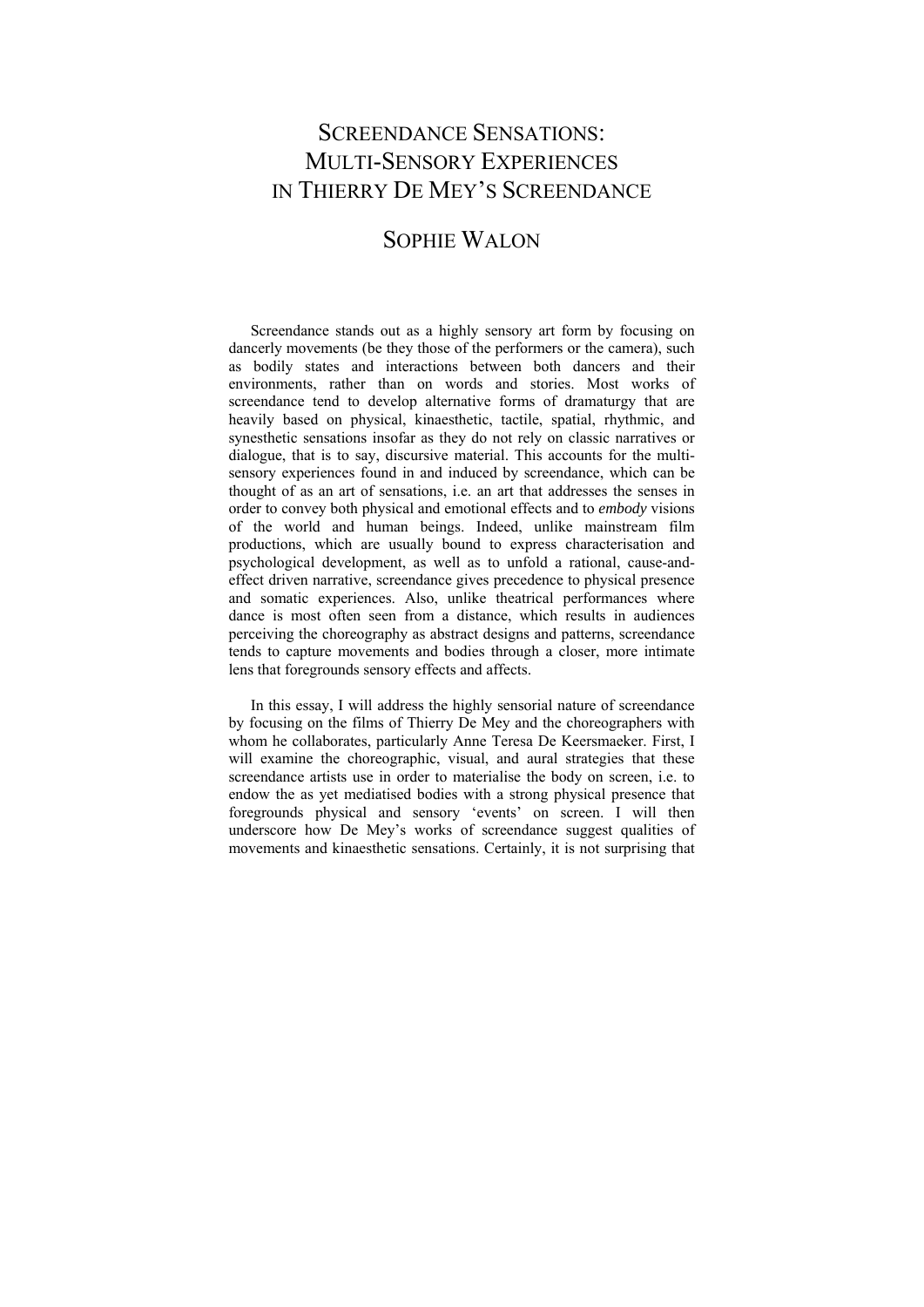#### Sophie Walon 3

that most works of screendance convey or suggest kinaesthetic sensations as they display choreography. This said, I will explore examples of screendance in which this evocation of kinaesthetic qualities and sensations is so powerful that it induces a particularly strong kinaesthetic empathy and triggers somatic reactions in the viewer's body. I will argue that some works of screendance encourage a haptic regime of viewing and audition by suggesting multiple tactile sensations, particularly evoked through contact between the dancers and interactions with their environments. In a similar vein, I will underline some of the synesthetic effects that are to be found in screendance as a result of this sensorial wealth. My conclusion will point out how, far from being merely formalist and sensual, works of screendance do raise various issues and convey ideas, although they are often not addressed through articulated speech and dialogue, but are *embodied*, embedded in bodies, movements, and sensations.

#### **Materialising Bodies on Screen: Foregrounding Sensory Effects and Affects**

In order to bring sensations to the forefront in dance films, it is necessary to materialise the bodies on screen, i.e. to endow them with a strong physical presence. Screendance bodies are 'only' mediatised bodies, most often projected onto a flat screen in two-dimensional images, which entails the risk of not having as strong a sensory impact as dancing bodies 'in the flesh', that is during live performance. De Mey and the choreographers he collaborates with, among other screendance artists, thus use diverse choreographic, visual, and aural strategies to render the physical presence of bodies on screen, such as focusing on contact and interactive movements, (extreme) close-ups, specific camera positions, angles and heights, 'aural close-ups', sound design and effects, Foley, etc.

To begin with, one of the most efficient choreographic tools to underscore the physical and sensory qualities of the dance is to focus on forms of contact and interactions (between dancers or between the dancers and their space of action) and emphasise them through various filmic techniques. De Mey always shoots choreography in specific, sometimes interactive, environments with fixed wide-angle shots in order to clearly illustrate the physical interplay between bodies and the diverse spaces in which they move.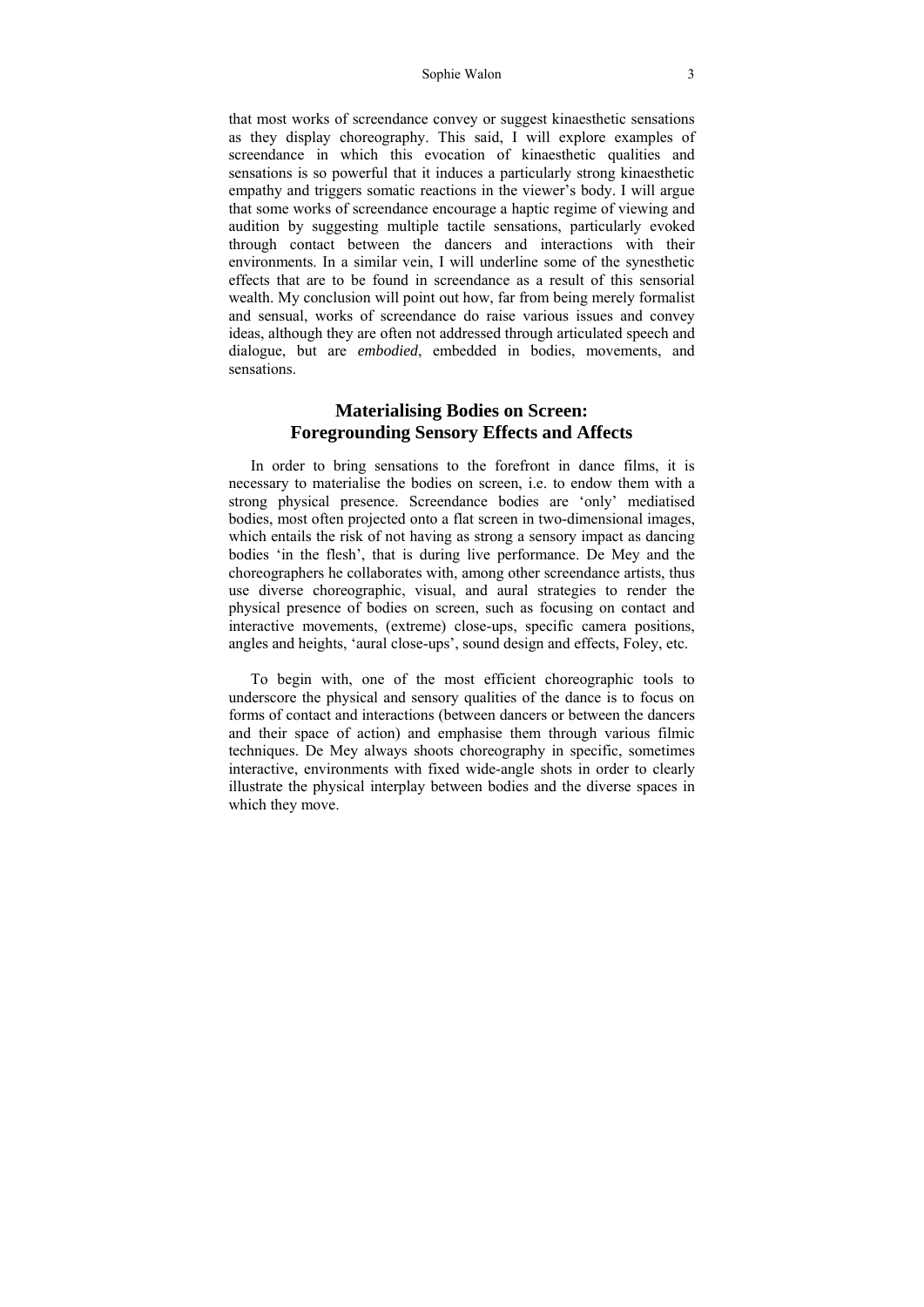Moreover, he often uses the close-up to underline points of contact between the dancers' bodies, as well as between the dancers and their environments, which inscribes the sensorial dimension of these interactions. For instance, in *Love Sonnets*, a medium close-up of a dancer's feet walking on a mound of tiles and breaking some of them provides viewers with very specific feelings that draw on their sensory experiences and memories, such as the sensation of walking on unstable ground and fragile materials or the pleasure one takes in feeling his or her impact on the world. This is indeed another function of the use of closeups in De Mey's films: to help the audience empathise with the dancers in a physical and sensorial mode rather than one that is psychological, social, or moral. In *Rosas Danst Rosas*, for example, the women's facial expressions, the impish looks they exchange, or hand gestures that betray their tension are revealed through close-ups that invite the viewers to relate to them on a sensorial and intimate level. Close-ups can also provide access to bodily and choreographic details that enhance the physical presence of the dancers on screen: in *Rosas danst Rosas* the close-ups on the girls' faces and hands display tension, while in *Fase*, the close-ups on the dancers' feet rubbing and flapping on the floor give the audience a feeling of the intensity, weight, and metronomic energy of their movements. Moreover, while dance in theatrical settings is most often seen from a distance, offering the audience an overall vision that tends to abstract the materiality of the dancing bodies, the close-up in screendance, by contrast, allows viewers to better perceive movement's physical and sensorial impact, as well as to empathise more with individual dancers as this shot illustrates the specificity of their bodies and faces, identifying their unique ways of moving. Camera position, angle, and height can also underscore the sensory qualities of dance. For instance, De Mey often positions the camera quite low to bring out the physicality of dance: 'The camera's position, especially the height from which you film is crucial. I do not want to film from an eye perspective, which intellectualises, I want a bodily one, a perspective that respects the dancer's centre of gravity: that is why I usually shoot dance at belly level'.<sup>1</sup>

In *Love Sonnets*, this low camera position results in a highly terrestrial film that focuses on the forms of contact between bodies and ground, on how the dancers and the mineral elements of the various environments they dance in (black coal heaps, hills of shattered tiles, rock quarries) mix and meet, act with, impact, and react to each other. The soundtrack is also used as a key to materialise the presence of the dancers on screen and to inscribe them more physically in their environments. Indeed, as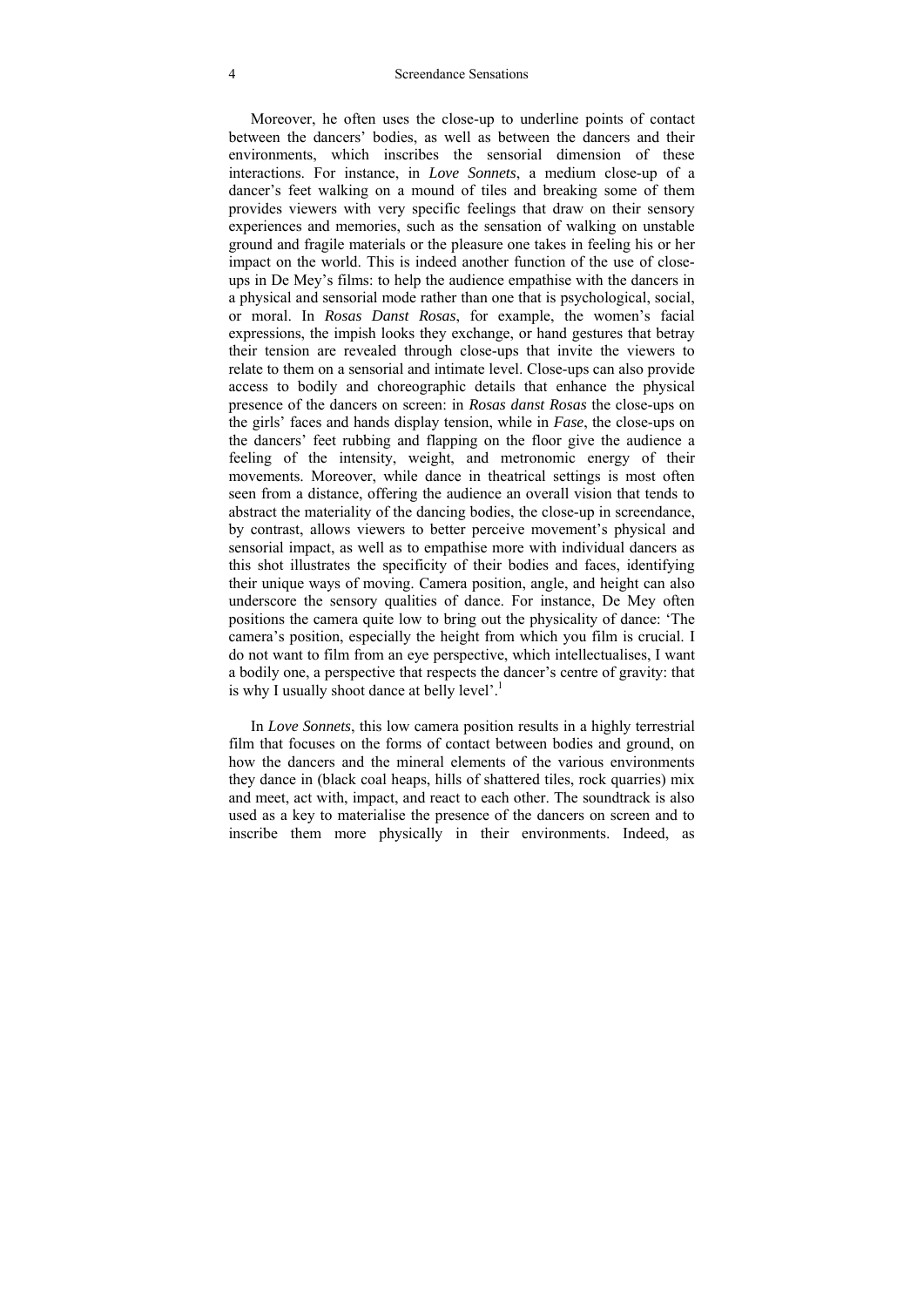#### Sophie Walon 5

screendance is often devoid of scenario and dialogues, sounds take on unusual prominence: they become salient and are more intensely perceived by the audience. Much more than in traditional films of fiction, they indicate a context, define the frame of action, are the bearers of a sensorial and emotional atmosphere and, thus, take on a central dramatic function. It is often through elaborate work with sound that De Mey delivers the physical presence of bodies on screen: using Foley to enhance the sound effects of the dancers' breathing and shortness of breath, to heighten the sound of steps on the ground so as to underscore the body's contact with and impact on space, and others. In *Love Sonnets*, aural emphases and close-ups heighten the sensorial impact of bodies falling on sandy ground and brushing off its residue, coal crunching, or the tiles breaking in a musical clamour beneath the steps of the dancers. These 'materialising sound indices<sup>2</sup> make palpable the materiality of the dancers' bodies, movements and interactions with each other, as well as with space, and participate in bringing out sensory effects.

#### **Suggesting Kinaesthetic Qualities and Inspiring Kinaesthetic Empathy**

By bringing screendance's sensorial and sensual impact to the fore, De Mey's films offer viewers multi-sensory experiences with an emphasis, of course, on kinaesthetic sensations. As mentioned previously, it is logical that most works of screendance suggest kinaesthetic sensations as, by nature, they feature choreography. However, it is worth focusing on a few examples during which these kinaesthetic sensations are heightened, either because they are unusual, hence striking, or because they are intensified by screendance strategies in order to induce a particularly strong kinaesthetic empathy that triggers somatic reactions in the viewer.

A striking example of heightened kinaesthetic sensations is found in *Rosas danst Rosas*. Due to the throbbing rhythm of the music and the dance, the relentless heady repetitions of certain movement sequences, in addition to their speed (increased in the film occasionally through the use of accelerated editing), the film induces viewers to physically experience the kinaesthetic qualities of this strongly structured yet playful dance. Similarly, in *Fase*, the two female dancers and their series of endlessly repeated and hypnotic movements, combined with the obsessive music, inspire the audience with corporeal sensations of flowing qualities, kinaesthetic trance, and physical exhaustion. Drawing on sensorial memory, the kinaesthetic empathy generated by these works of screendance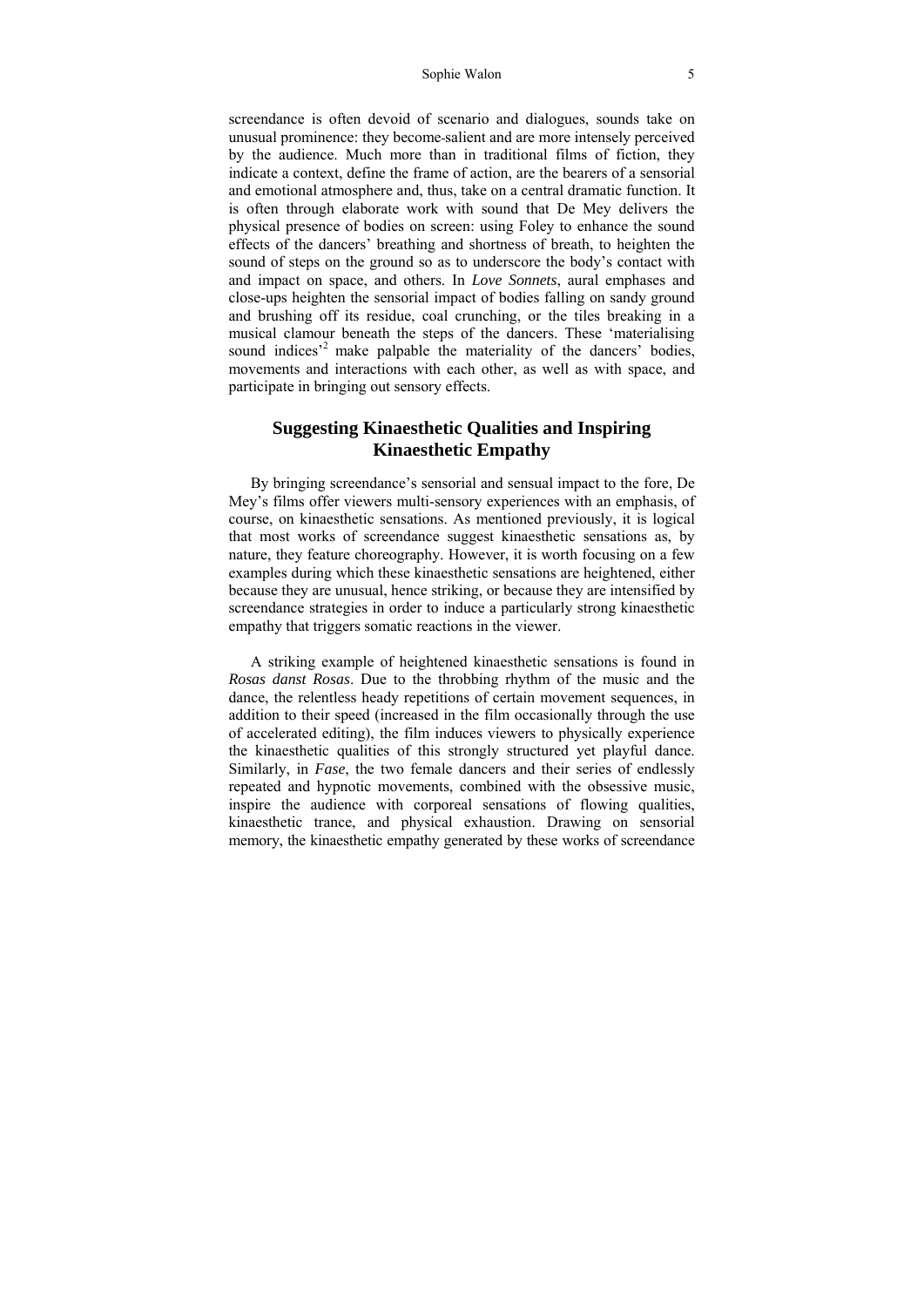enables viewers to feel the qualities of the movements in their own bodies, on a muscular and visceral level: it is, ultimately, an invitation to dance.

Intensified or more unusual physical and kinaesthetic sensations can also be induced by singular spaces in De Mey's dance films. For example, in *Prélude à la mer*, the qualities of the movements (sometimes cat-like and supple, sometimes stately and slightly hieratic) are enhanced and made extremely distinct by the flat, unobstructed location–the dried-out Aral Sea–that increases the visual impact of each step. The space induces here a 'hyper-radiance' of the movements.<sup>3</sup> Furthermore, certain sites in De Mey's films convey a sense of immensity and vertigo that could not be achieved in theatrical settings. In *Prélude à la mer*'s opening sequence, the seemingly endless tracking shot that travels along the arid site relinquished by the Aral Sea makes the viewer feel its immensity. In this vast, empty, and boundless open space, the lack of landmarks provokes a feeling of disorientation and a sort of horizontal vertigo. Additionally, in the final six-minute sequence of *Dom Svobode*, shot by De Mey, the sheer rocky cliff conveys a more literal sense of vertigo, as the dancers must defy the laws of gravity by moving perilously along the cliff (with the help of a rigging system). The camera's viewpoint, filmed from the opposite cliff, heightens the sense of danger and makes viewers dizzy by turning their points of reference upside down, especially as the camera alternates long, medium, and medium close-up shots at a rapid pace.

Contrary to most conventional film productions, De Mey's works of screendance engage and affect their viewers physically, inducing specific, sometimes unusual corporeal states and kinaesthetic sensations. In fact, many fictional films overlook the body and only feature characters (rather than bodies) that audiences might identify with on a psychological, social, or ideological level, but seldom in a physical sense. Indeed, in most narrative motion pictures, all the filmic components (dialogue, characters, and editing) tend to be reduced to the role they play in the plot development, to the detriment of the physical and sensorial impact they could have. Instead, screendance promotes other forms of identification such as physical, sensorial, and kinaesthetic, that create original, more embodied experiences for the viewer.

#### **Tactile Sensations and Synesthetic Experiences**

De Mey's films also suggest a plethora of tactile sensations, especially through the rich interactions between the dancers and their space of action.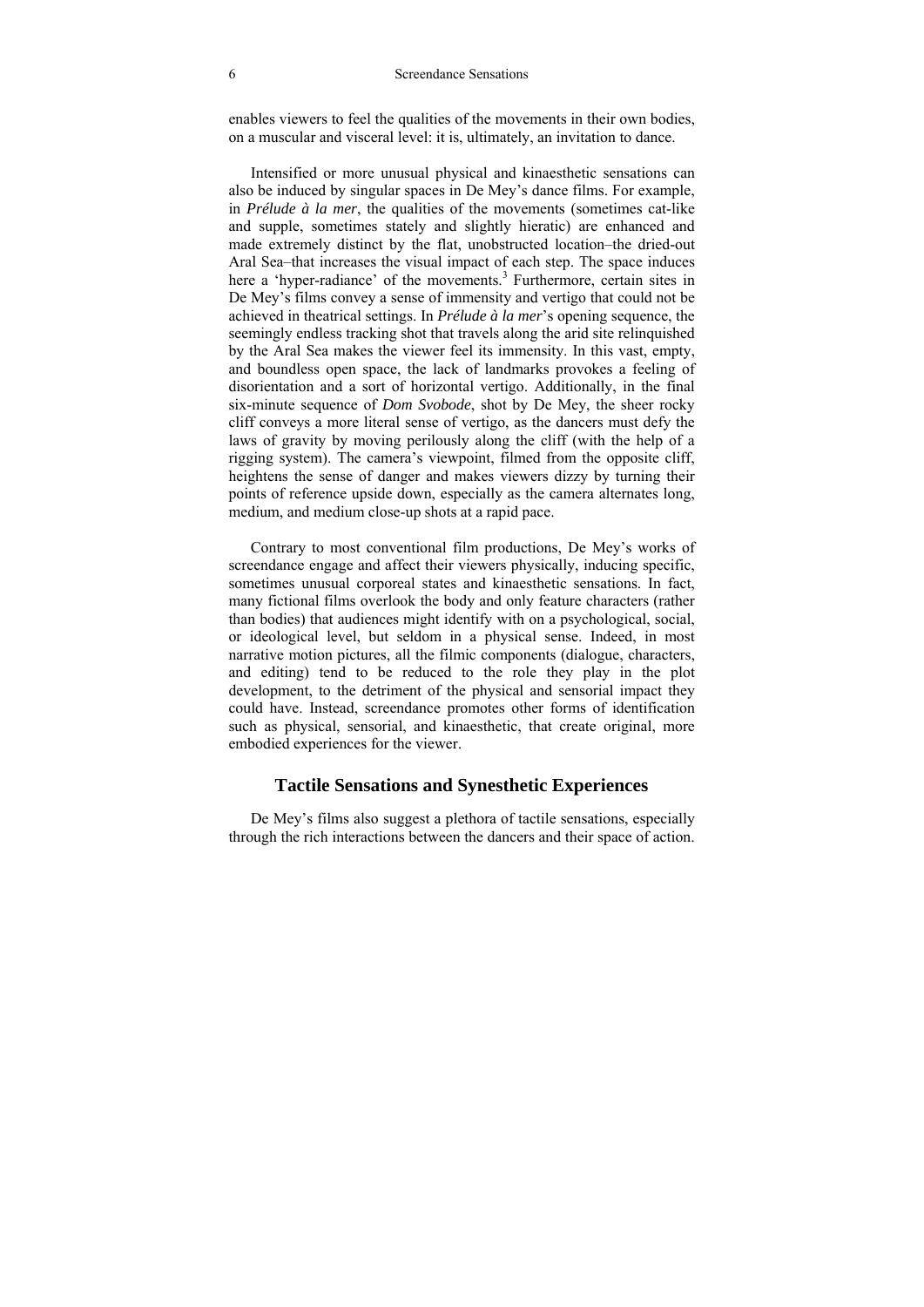#### Sophie Walon 7

For instance, *Prélude à la mer* evokes the rough texture of the vast, sandy expanse of the dried-out Aral Sea by capturing striking visuals of its crumbly and rocky ground, cracked by dryness in places. The sounds produced by the dancers, as they walk on all fours, roll-up, and rub their bodies on the ground, also suggest its dry qualities and roughness. In *Rémanences*, the traces left by a dancer's body on the ground, which are captured by a thermal camera, provide a sense of the distribution of weight and warmth in her body and suggest the nature of her contact with the ground (prolonged, stressed, and heavy). Additionally, *Fase*'s third sequence focuses on the tactile pleasure De Keersmaeker takes in inscribing the mark of her movements on the sandy ground.

Movements, images, sounds, and spaces thus take on tactile qualities in De Mey's works of screendance. This can be partly explained by the fact that he fully draws on the capacity of images and sounds to evoke the other senses, particularly that of touch. His films seem to invite the audience to adopt at times a 'haptic visuality' and a 'haptic hearing' that encourage a mode of visual and aural perception that is akin to the sense of touch, through which the viewer's gaze and audition become responsive to qualities that are usually created through physical contact with the skin.<sup>4</sup>

By the same token, many synesthetic effects are to be found in De Mey's dance films: indeed, as I have just discussed, although screendance is an audio-visual art form, it can suggest a myriad of sensations that are usually experienced through other senses, such as those of touch, as well as smell and taste, in addition to other more diffuse or less easily established sensations such as balance, weight, fatigue, temperature, scale, distance, and texture. For example, the heightened sound of the dancers' breathing and panting can suggest sensations of effort, exhaustion (*Fase*), or sexual arousal (*Rosas danst Rosas*). In this vein, in *Rosas danst Rosas*, the amplified echo of the dancers' steps on the ground suggests the vastness of the building as well as its bareness and austerity. In *Love Sonnets*, the sound of the dancers falling gives a sense of their weight, the loud noise of tiles breaking under their feet conveys an impression of their strength and energy, while the vision of dust lifted by the performers' movements suggests their velocity. In *21 Etudes à danser*'s study n°17, 'glissandi', the dancer explores a disturbed sense of balance due to an extremely slippery floor that induces different kinaesthetic qualities. In *Prélude à la mer*, the female dancer progressively appears after the long opening forward tracking shot that first captures her as a small dot: this gives the viewer a sense of scale as the apparent smallness of the dancer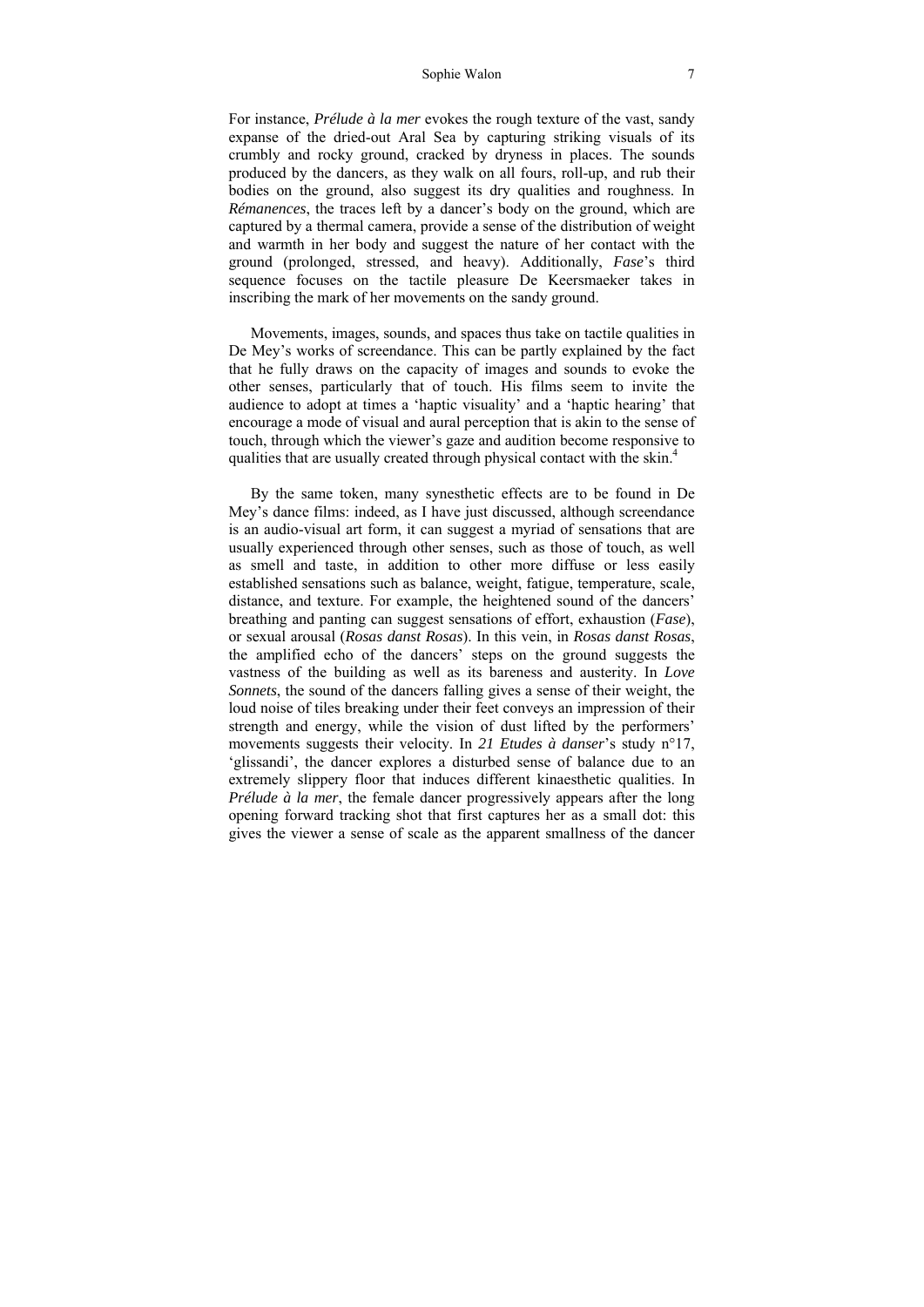suggests the immensity of the space.

De Mey's films also seem to promote a system of sensory correspondences: in *Fase*'s third sequence, De Keersmaeker's circular movements find a visual transcription in the rosaceous-patterned traces left on the sandy ground. In *Musique de table*, particular sounds match specific movements of the hand choreography. In *Tippeke*, a film in which De Keersmaeker recounts snippets of an old Flemish nursery rhyme, there is a corresponding danced movement for each key word, a harmonic colour for each main idea, and a specific way of executing and combining different sound elements (voice, cello, ambient sounds, etc.) for each type of discourse in the nursery rhyme (affirmative, questioning, negative).<sup>5</sup> Therefore, just as screendance is a hybrid art form, the film creates hybrid sensory experiences that invite viewers to appreciate screendance with all their senses.

#### **Embodied Thoughts: Embedding Stories and Discourses in Bodies and Movements**

In De Mey's screendance, feelings, stories, discourses and ideas are not expressed through words but embedded in the flesh of the dancers, in their movements and gestures, in the specific sensations they experience and communicate to the audience, in their distinct relationship to their environments, as well as in the filmic techniques and strategies used by De Mey to convey or heighten these expressive materials.

First, as for how bodies, movements, and sensations can suggest stories and discourses, *Rosas danst Rosas* is of exemplary relevance. The film succeeds in evoking the women's rebelliousness, as well as their sexual drive and frustration, through their movements and the way they are underscored on screen using filmic techniques and strategies. The women are seen exchanging knowing mischievous looks, compulsively touching their groins, running their hands through their hair, pulling down their tops to reveal their shoulders and cleavage, and tossing their hair. These movements betray a sexual tension all the more in that De Mey cinematographically enhances them as he captures these gestures and physical details through close-ups and repeats them multiple times throughout the film's editing. In the same vein, the sound of the women panting, heightened by De Mey in post-production through aural close-ups and superimpositions, also hints at their sexual arousal.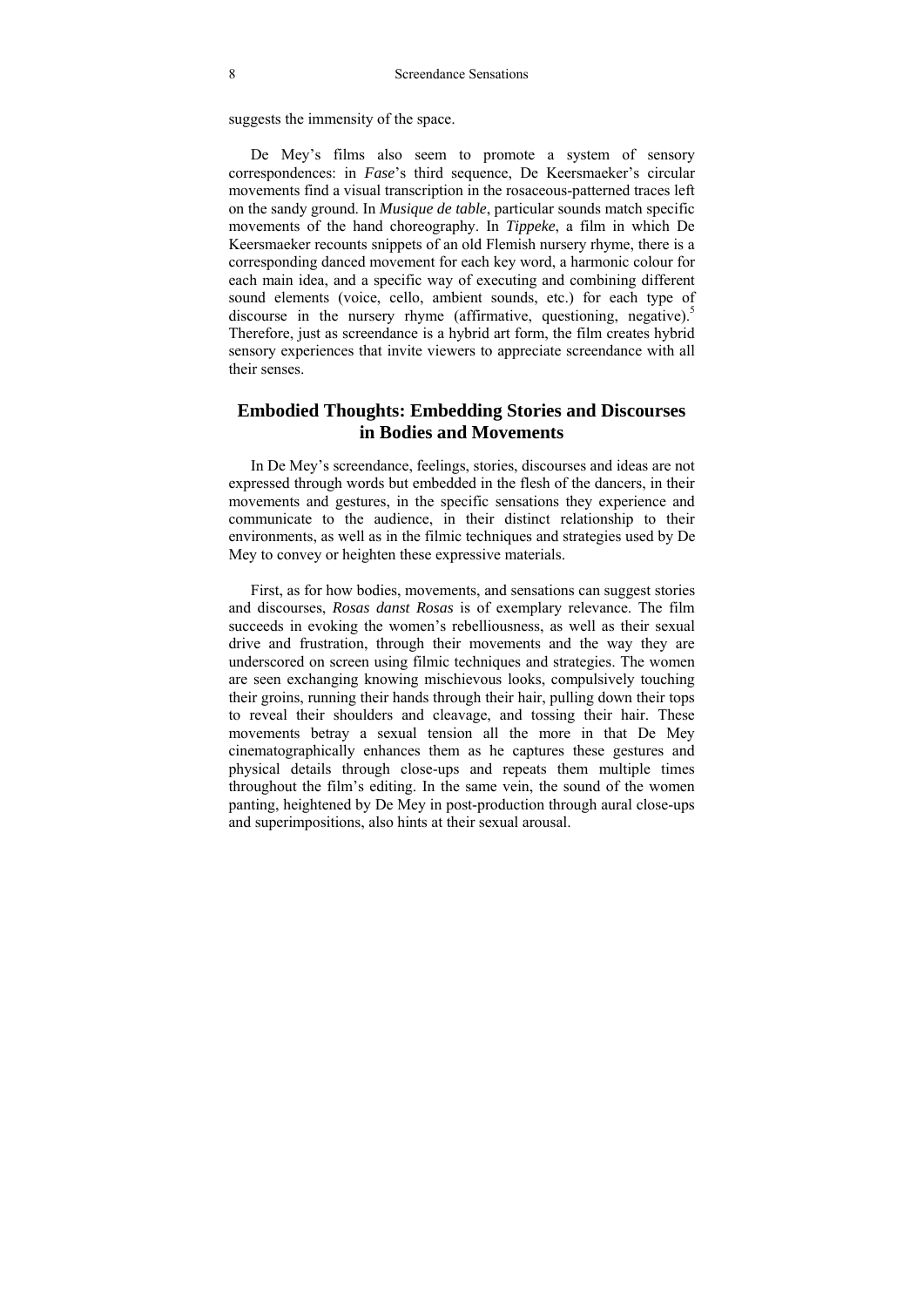#### Sophie Walon 9

However, their impish attitude and sensual desires seem to be frustrated in this environment, a space that calls for order and discipline as suggested by the women's uniforms. The location of the film, an austere school, adds layers of signification to this: the massive, disciplinary architecture of the building and the feeling of rigour and authority that it emanates clearly seems to weigh down the women's bodies and to repress their rebellious and sexual leanings. There is a prison-like feel about the coldness of this vast geometric and square-patterned building as well as its many bars. The transparent glass structure featured in most of its rooms seems to enable a better surveillance and control of its residents. Again, this finds an echo in the filming techniques used by De Mey: the long tracking shots in the corridors, the circular dolly shots in the classroom where the girls are seated, and the long sequence shots also seem to embody a ubiquitous surveillance and controlling entity that heightens the feeling of repression conveyed by the film.

In this film, movements, space, filmic strategies, and the resulting sensations are the bearers of a micro-fiction; that of sexual and insubordinate desires repressed by an exterior authority, which, although unwillingly, the bodies seem to internalise. Feelings, stories and discourse are thus embedded in the flesh of the dancers, in their choreographic movements and gestures, in the particularity of the space, and in the filmic treatments of these components. Consequently, this film, as with many other works of screendance, can be read as a form of embodied or sensory thought.

#### **Conclusion**

De Mey and other screendance artists' emphasis on physical and sensory experiences makes screendance stand out as a highly sensorial art form. By exploring the screendance medium as one of the senses, that is to say, as a privileged site for capturing, suggesting, and addressing sensations, De Mey's dance films touch their audience physically as well as emotionally, as their heightened sensoriality invites viewers to experience screendance with the whole of the their body and senses. Moreover, De Mey's works of screendance also touch viewers intellectually as their sensory wealth can convey embodied stories and discourses that are embedded in the bodies, movements, relationships to space, and in the very texture of the films' images and sounds.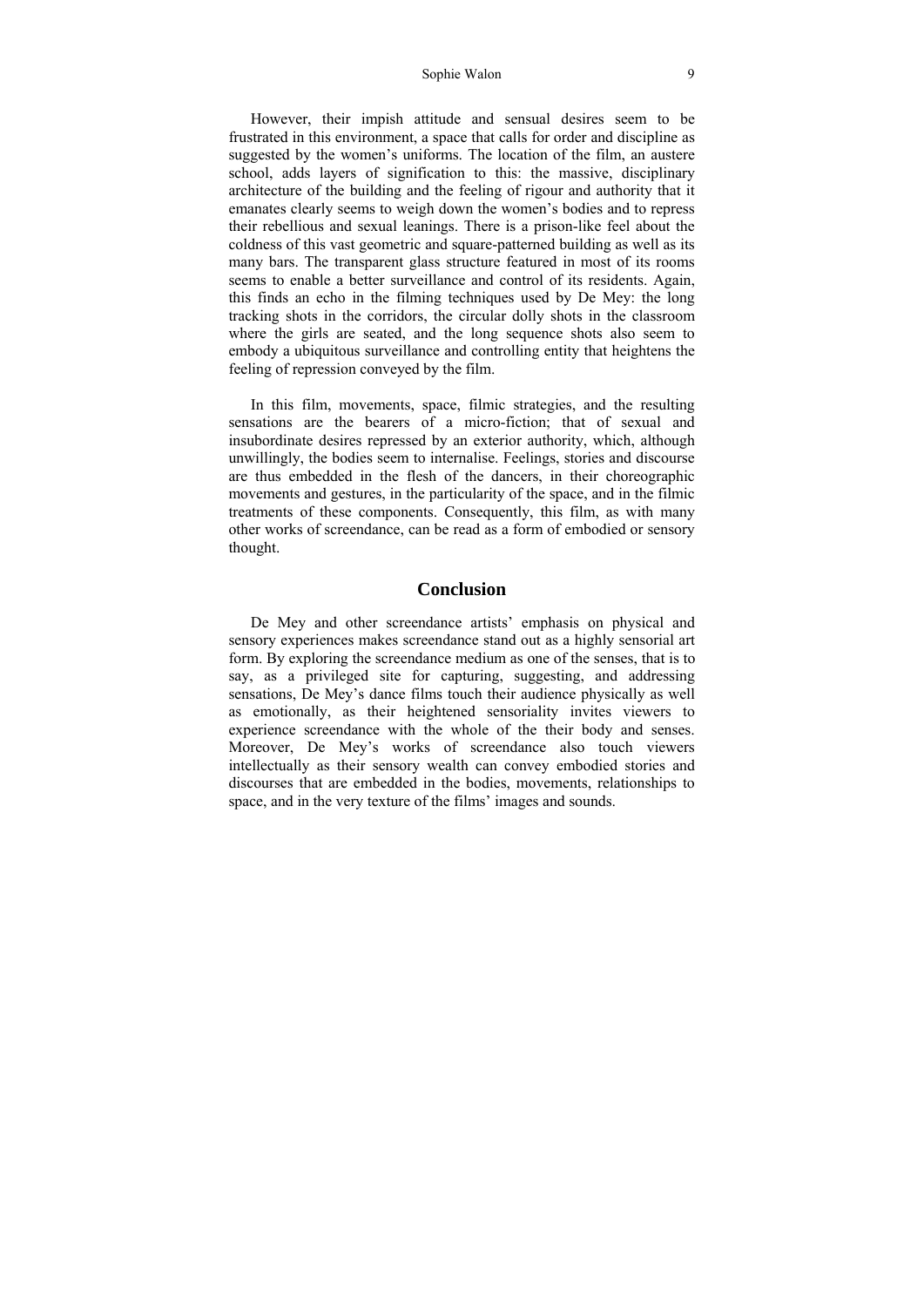#### **Notes**

<sup>&</sup>lt;sup>1</sup> De Mey, Thierry. Interviewed by Sophie Walon. Personal interview.<br><sup>2</sup> Michel Chion. "Audio-vision: Glossary" accessed December 19, 201

<sup>2</sup> Michel Chion, "Audio-vision: Glossary", accessed December 19, 2013,<br>http://www.michelchion.com/glossaire/michel-chion-glossaire.pdf

<sup>&</sup>lt;sup>3</sup> Camille Guynemer, "Mouvement intérieur", *Mouvement*,  $n^{\circ}59$  (2011): 5.

<sup>&</sup>lt;sup>3</sup> Camille Guynemer, "Mouvement intérieur", *Mouvement*, n°59 (2011): 5.<br><sup>4</sup> Martine Beugnet, *Cinema and Sensation: French Film and the Art of* 

*Transgression* (Edinburgh: Edinburgh University Press, 2007), 66.<br><sup>5</sup> Thierry De Mey, quoted by Charlotte Imbault, "Lieux d'être", *Mouvement*, n°59  $(2011)$ : 30.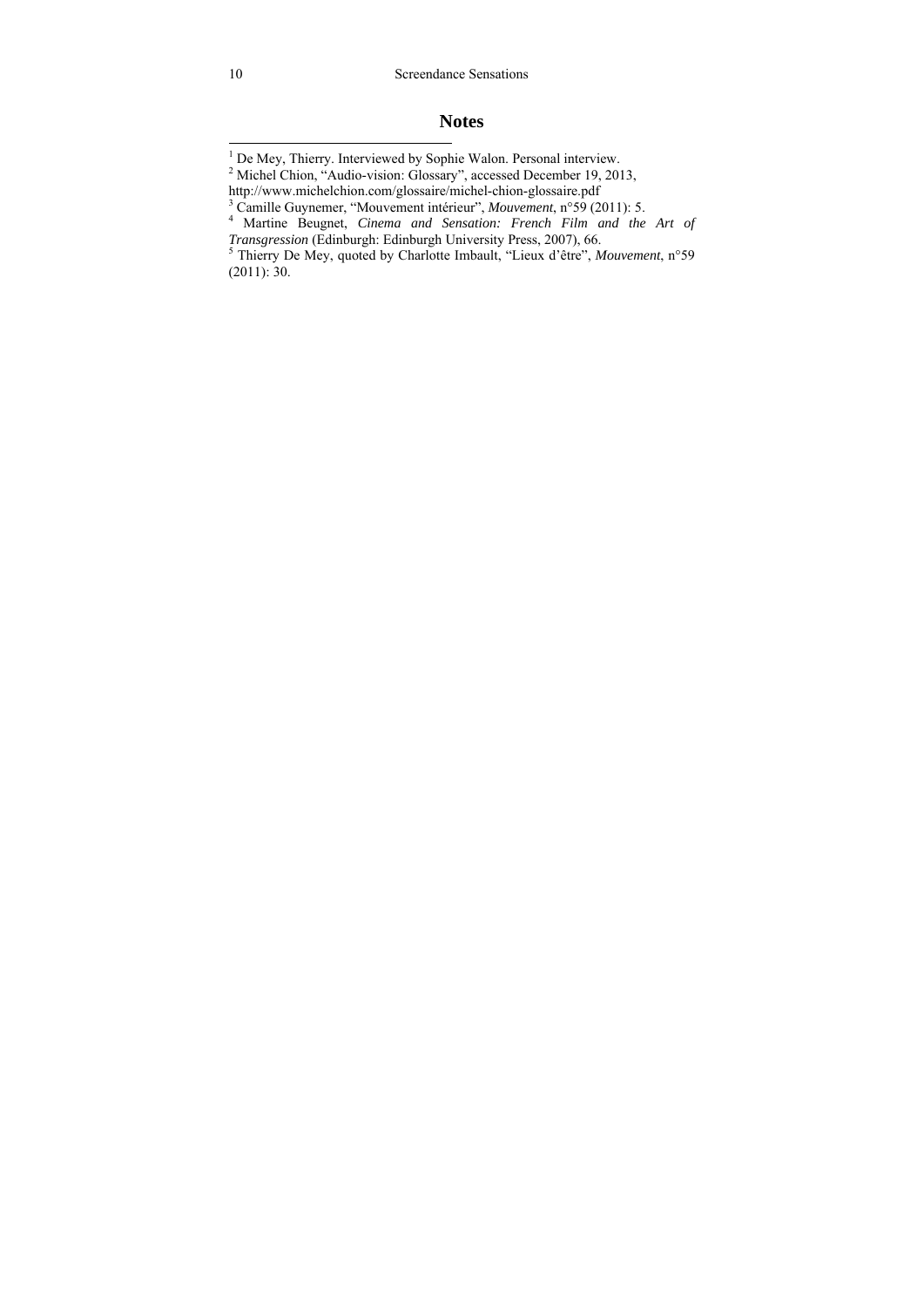## CINÉ-DANSES ET SENSATIONS : EXPÉRIENCES MULTISENSORIELLES DANS LES FILMS DE DANSE DE THIERRY DE MEY

## SOPHIE WALON

Parce qu'elles se concentrent sur des mouvements chorégraphiés (ceux des danseurs mais aussi de la caméra), des états de corps, des interactions physiques entre les danseurs et leurs environnements, plutôt que sur des histoires et des dialogues, les ciné-danses apparaissent comme une forme d'art éminemment sensorielle. La plupart des ciné-danses tendent à développer des formes dramaturgiques alternatives qui se fondent largement sur des sensations – physiques, kinesthésiques, tactiles, spatiales, rythmiques et synesthésiques – dans la mesure où ce genre ne repose pas sur des formes narratives et dialogiques classiques, c'est-à-dire sur des matériaux linguistiques et discursifs et donc purement intellectuels. Cela explique la nature multisensorielle des expériences offertes par la ciné-danse qui se distingue ainsi comme un art des sensations, c'est-à-dire un art qui s'adresse aux sens pour provoquer des effets à la fois physiques et émotionnels et pour *incarner* certaines visions du monde et des êtres. En effet, contrairement aux productions cinématographiques grand public qui doivent créer des personnages à la psychologie identifiable et développer des formes de narration rationnelles, basées sur des relations logiques de cause à effet, les ciné-danses cherchent surtout à filmer la présence physique des danseurs et à restituer leurs expériences somatiques. De même, contrairement aux spectacles de danse représentés sur les scènes de théâtre où les chorégraphies sont le plus souvent vues à distance et donc, d'une certaine manière, perçues comme des enchaînements de formes et de dessins relativement abstraits, les ciné-danses tendent à filmer les mouvements et les corps de manière plus rapprochée et plus intime, ce qui favorise des effets et des affects plus sensoriels.

Dans cet essai, j'examinerai la nature éminemment sensorielle des ciné-danses en appuyant mes analyses sur les films de Thierry De Mey et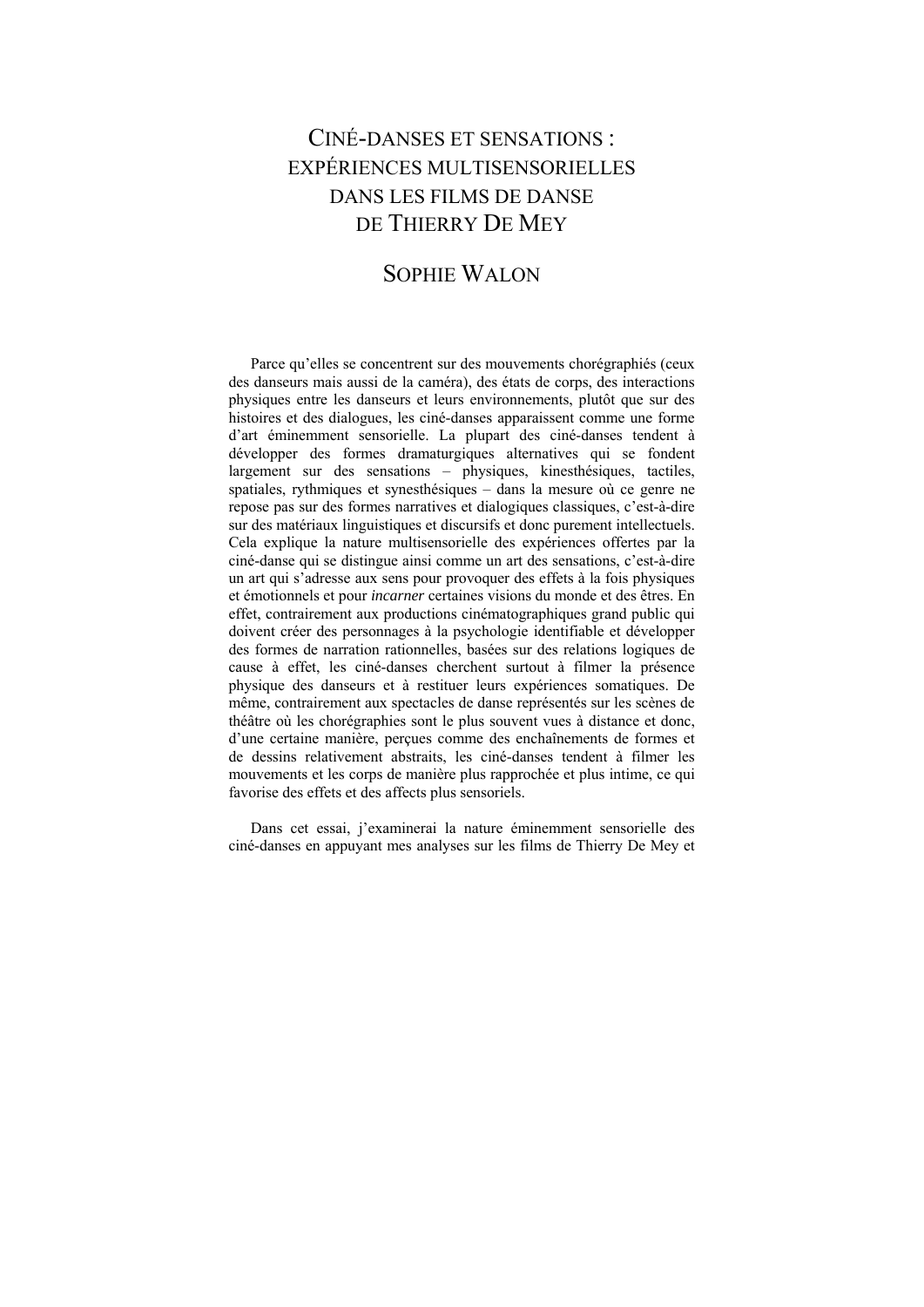des chorégraphes avec lesquels il collabore (notamment Anne Teresa De Keersmaeker). Premièrement, j'analyserai les stratégies chorégraphiques, visuelles et sonores que les artistes de ciné-danses utilisent pour matérialiser les corps à l'écran, c'est-à-dire pour restituer la présence charnelle de ces corps technologiquement médiatisés afin de mettre en relief les « événements » physiques et sensoriels à l'écran. Deuxièmement, je soulignerai comment les ciné-danses de De Mey suggèrent des qualités de mouvement et provoquent des sensations kinesthésiques. Certes, il semble évident que la plupart des ciné-danses véhiculent des sensations kinesthésiques puisqu'elles filment des chorégraphies. Toutefois, j'étudierai quelques exemples de ciné-danses dans lesquelles l'attention singulière portée aux qualités des mouvements est si évocatrice qu'elle induit une empathie kinesthésique particulièrement forte et provoque des réactions physiques chez les spectateurs. Je montrerai ensuite comment certaines ciné-danses encouragent un régime haptique de vision et d'écoute en suggérant diverses sensations tactiles, notamment à travers les contacts entre les danseurs et leurs interactions avec leurs environnements. Dans cette perspective, je mettrai en évidence certains effets synesthésiques qui résultent de cette richesse sensorielle des ciné-danses. Enfin, je tâcherai de démontrer que, loin d'être une forme d'art purement formaliste et sensorielle, les ciné-danses soulèvent des questions et véhiculent des idées, bien que ces dernières ne soient pas exprimées à travers des discours articulés, des dialogues ou des histoires, mais *incarnées, incorporées* dans les corps, les mouvements et les sensations des danseurs.

#### **Matérialiser les corps à l'écran : une condition pour la création d'effets et d'affects sensoriels**

Pour mettre en relief des effets de nature sensorielle dans les films de danse, il est nécessaire de matérialiser les corps à l'écran, c'est-à-dire de les doter d'une forte présence physique car les corps dans les ciné-danses sont « seulement » des corps médiatisés, des corps projetés sur un écran plat, dans des images bidimensionnelles : ils courent donc le risque de ne pas avoir un impact sensoriel aussi puissant que les corps dansants « en chair et en os » des performances scéniques ou *live*. Tout comme d'autres créateurs de ciné-danses, De Mey et les chorégraphes avec lesquels il collabore recourent ainsi à diverses stratégies chorégraphiques, visuelles et sonores afin de restituer la présence physique des corps à l'écran : attention particulière aux contacts entre les corps, (très) gros plans, angles de vue, position et hauteur de caméra spécifiques, motifs, effets et « gros plans » sonores, bruitages, etc.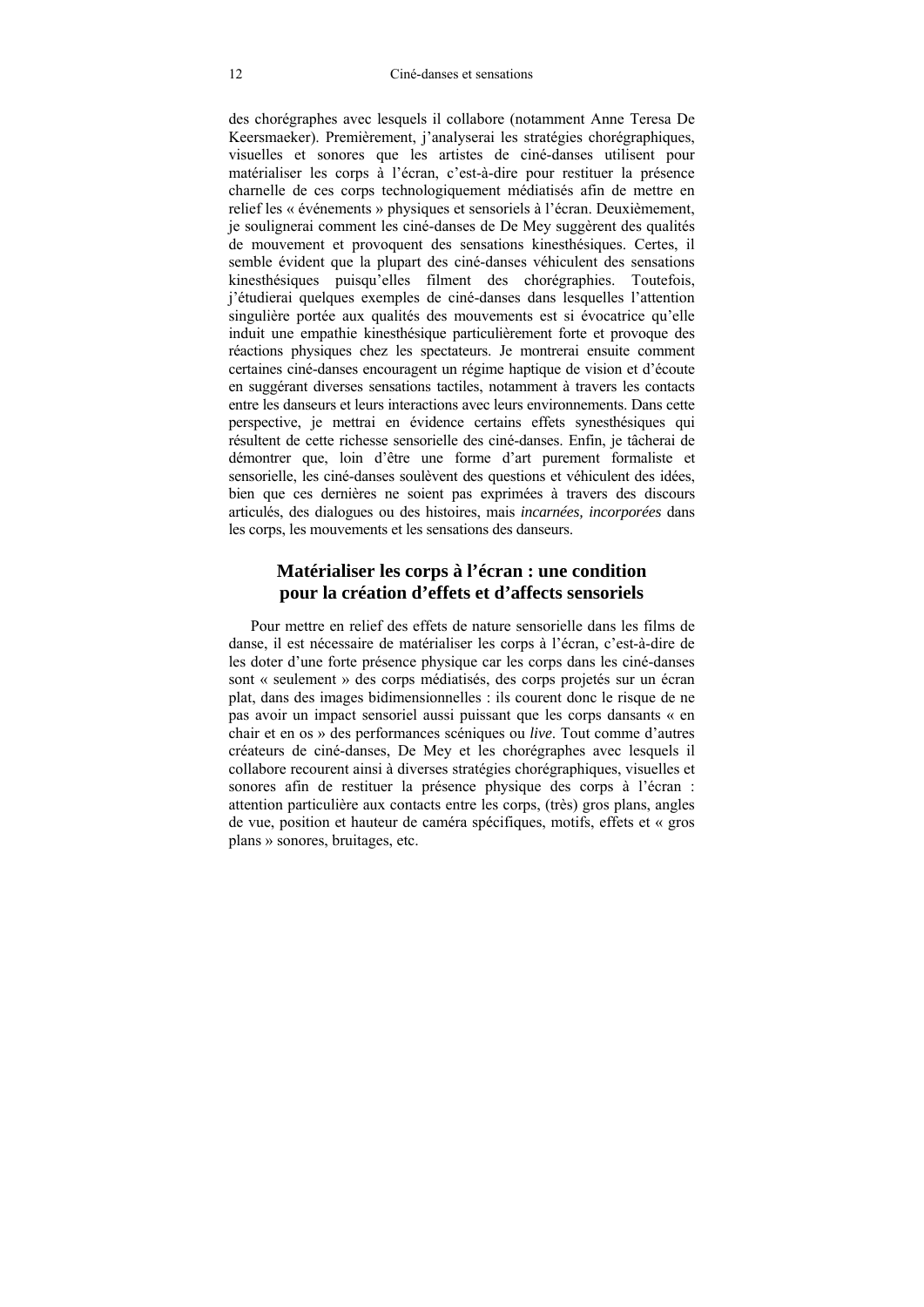#### Sophie Walon 13

Tout d'abord, l'un des moyens les plus efficaces pour souligner les qualités physiques et sensorielles d'une chorégraphie consiste à se concentrer sur toutes les formes de contacts et d'interactions (entre les danseurs eux-mêmes ainsi qu'entre eux et leur sphère d'action) et de les mettre en relief à travers diverses techniques cinématographiques. De Mey et les chorégraphes avec lesquels il travaille mettent toujours en scène la danse dans des environnements spécifiques, parfois interactifs, et utilisent beaucoup de plans larges et fixes afin de montrer clairement les rapports physiques entre les corps et les divers espaces dans lesquels ils évoluent.

De plus, De Mey utilise souvent le gros plan pour souligner les points de contact entre les corps des danseurs ainsi qu'entre les danseurs et leurs environnements afin d'insister sur la dimension sensorielle de ces interactions. Par exemple, dans *Love Sonnets*, un plan rapproché montre les pieds d'un danseur gravissant un tas de tuiles qui se brisent sous son poids : ce court passage évoque aux spectateurs des sensations très particulières qui convoquent leur mémoire et leurs expériences sensorielles (la sensation de marcher sur un sol instable et des matériaux fragiles, le plaisir de sentir son action sur le monde, etc.). C'est là, en effet, une autre fonction de l'usage du gros plan dans les ciné-danses de De Mey : encourager les spectateurs à s'identifier aux danseurs non pas sur un mode psychologique, social ou moral, mais physique et sensoriel. Dans *Rosas danst Rosas*, par exemple, les expressions des femmes, les regards espiègles qu'elles échangent ou encore les gestes qu'elles esquissent avec leurs mains et qui trahissent leur tension sont révélés à travers des gros plans qui invitent les spectateurs à adopter un régime d'empathie sensible et intime. Les gros plans permettent également de saisir des détails physiques et chorégraphiques qui intensifient la présence charnelle des danseurs à l'écran : ainsi, dans *Rosas danst Rosas* les gros plans sur le visage et les mains des jeunes femmes révèlent leur crispation, tandis que dans *Fase*, les gros plans sur les pieds des danseuses qui frottent et frappent le sol communiquent aux spectateurs l'intensité, le poids et l'énergie métronomique de leurs mouvements. Alors qu'au théâtre ou à l'opéra, les chorégraphies sont le plus souvent vues à une certaine distance, offrant au public une vision d'ensemble qui a tendance à abstraire la matérialité des corps ; dans les ciné-danses, au contraire, les gros plans permettent aux spectateurs de mieux apprécier l'impact physique et sensoriel des mouvements et d'identifier davantage les particularités de chaque danseur car le gros plan donne accès aux singularités de leur corps et de leur visage et à leur façon unique de danser. Les angles de vue, la position et la hauteur de la caméra représentent